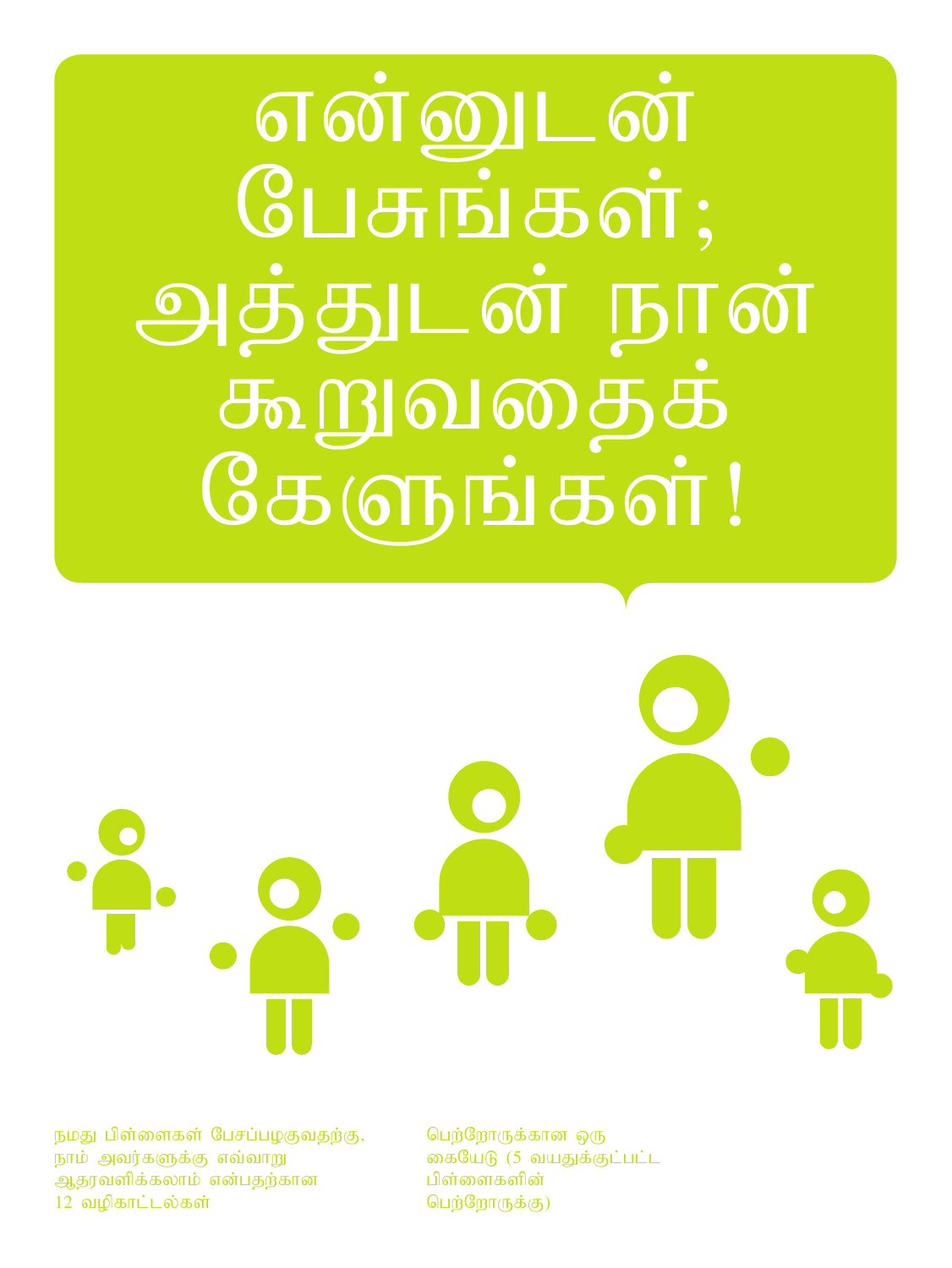#### பகிப்பு

எண்ணக்கருவும் திட்டமும்  $C$ okay. இணைந்து வாழ்தல் / குடியேற்றமும் இணைந்து வாழ்தலுக்குமான செயல்திட்டமையம்,  $V$ oralberg (கமக நடவடிக்கை ஒத்துழைப்பு வேலை), Dornbirn  $\overline{(\phi \omega)}$  நிரியா) கார்த்திகை 2008

உள்ளடக்க அடிப்படை Elisabeth Allgäuer-Hackl Gerlinde Sammer Elizabet Hintner

எழுத்தாக்கம் Elisabeth Allgäuer-Hackl Lidwina Boso

**ஆசிரியர்** Eva Grabherr

இக்கையேட்டின் உட்கரு,  $2008$  ஆம் ஆண்டு Vorarlberg மாநிலத்தின்  $L$ ணிப்புக்கமைய நடைபெற்ற "பல மொழிகள். குழந்தைப்பருவத்தின் ஆரம்பத்திலிருந்தே மொழி ஊக்குவிப்பும் பன்மொழித் தன்மையும் -ஆரம்பத்திலிருந்தே கற்பிக்கும்  $\sigma$ டும்பங்களுக்கும் நிறுவனங்களுக்கும் ஒரு சவால்" என்னும் நிகழ்விலிருந்து விருத்தி செய்யப்பட்டது. நிகழ்வு பற்றிய தகவல்கள்: www.okay-line.at

வேலைப்பயன்பாட்டு அனுமதியும் சுவிர்சர்லாந்துக்கேர்ப $\overline{\phantom{a}}$ சேர்க்கையும் லுட்சேர்ண் மாநிலம், சமூகமும் .<br>சமூகமைப்புக்குமான சேவைமையம் (Dienststelle Soziales und Gesellschaft), சமூகமைப்புக்கேள்விகளுக்கான துறைசார்நிறுவனம் (Fachstelle Gesellschaftsfragen)

உரைநடைப் பொருத்தம் Sabine Schoch Heinz Spichtig-Bonetta

மொழிபெயர்ப்பு சுமதி மாணிக்கப்போடி

வரைபடம் Susanne Gmür, Zürich

அரசின் சமூகஒருங்கிணைவுக்கான கடன் (BFM) என்பதனூடாக ஆதரவு வழங்கப்பட்டது

லுட்சேர்ண், வைகாசி 2010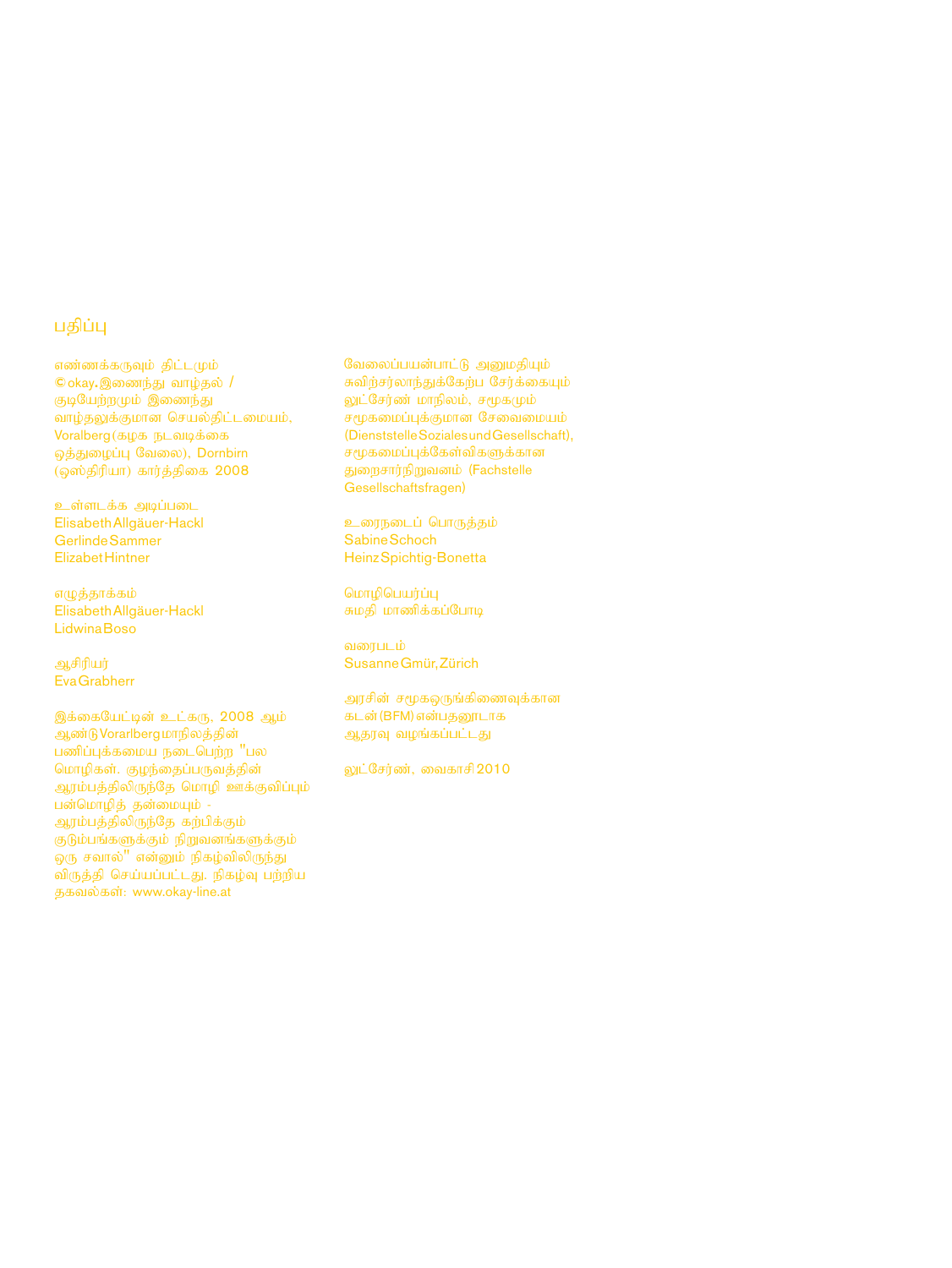### அன்பான பெற்றோருக்கு,

உங்கள் பிள்ளையின் பிருப்பையிட்டு மனமார்ந்த வாழ்த்துக்கள். காத்திருந்த நீண்ட காலம் முடிவடைந்து விட்டது. இறுதியில் உங்கள் பிள்ளையை உங்கள் கைகளில் எந்திக் கொள்ளலாம். நிச்சயமாக உறவினரிடமிருந்தும், தெரிந்தவர்களிடமிருந்தும், .<br>நண்பர் வட்டத்துக்குள்ளிருந்தும் நீங்கள் .<br>நிறைந்த வாழ்த்துக்களைப் பெற்றிருப்பீர்கள். அவ்வேளைகளில் உங்கள் பிள்ளையின் வாம்க்கை எப்படி இருக்கும் என்றும், அதற்கு  $\mathfrak f$ ங்கள் எவ்வாறு மிகச்சிறப்பாக உறுதுணையாக இருக்கலாம் என்பது பற்றியும், அப்பப்போ உங்களுக்குக் கேள்வி எழுந்திருக்கும்.

பெற்றோராகிய நீங்கள் உங்கள் பிள்ளைக்கு மிகச் சிறந்ததைக் கொடுக்க விரும்புவீர்கள். பிள்ளைவளர்ப்பின் போது, அடிக்கடி புதிய சவால்களைச் சந்திக்க வேண்டி வருவதுடன், சிலவேளைகளில், பிள்ளையின் நலனைக் கருத்திற்கொண்டு முடிவுகளை எடுக்கும்போது, அளவுக்கதிகமாகி விட்டதாகப் பெற்றோர் உணர்வதும் உண்டு. இவ்வாறு பல பெற்றோருக்கு ஏற்படுவதுண்டு.

ஒரு முக்கிய வினாவின்போது, இக்கையேட்டினூடாக நாம் உங்களுக்கு உதவியாக இருக்க முடியும். "என்னுடன் பேசுங்கள்; அத்துடன் நான் கூறுவதைக் கேளுங்கள்!" என்னும் கையேட்டிலிருந்து, உங்கள் பிள்ளையின் முதலாவது வயதிலேயே அது பேசக் கற்றுக்கொள்வதற்கு, நீங்கள் எவ்வாறு உதவியளிக்கலாம் என்னும் தகவலைப் பெற்றுக்கொள்வீர்கள்.

ஒரு மனிதனது மொழிவிருத்திக்கு மிக முக்கியமானது அவனது ஒரு வயதுக்குட்பட்ட காலகட்டம். பெற்றோராகிய நீங்கள், உங்கள் பிள்ளைகள் பேசும்பொமுதும் மொழியைப் பயிலும்பொழுதும் மிக நன்றாக ஆதரவளிக்க  $(\mu\mu\mu)$ ம். மொழியும், மொழியை வளமாகப்

பயன்படுத்துவதும் இன்றும், எதிர்காலத்திலும் எமது சமூக வாழ்க்கைக்கு முக்கியமானதும் ஒரு  $\mathfrak{g}$ ல்ல தொழிலுக்கு இன்றியமையாததுமாகும்.

நீங்கள் டொய்ச்மொழி பேசி வளர்ந்தவராக இல்லாதிருந்தால், அல்லது வயது வந்தபின் டொய்ச்மொழி பயின்றவராக இருந்தால், நான் எவ்வாறு எனது பிள்ளைக்குப் பேசப்பமக உதவி புரியலாம் எனச் சிலவேளை நீங்கள் உங்களையே கேட்டிருக்கலாம். அது சம்பந்தமாக, எமது கையேட்டில் நீங்கள் பல தகவல்களைப் பெற்றுக்கொள்ளலாம். இக்கையேடு – பல  $E$ டை $\mu$ ைச் சாத்தியமான குறிப்புகளையும் -, இரண்டு அல்லது அதற்கும் மேற்பட்ட மொழிகளுடன் பிள்ளைகள் எவ்வாறு நன்கு வளரலாம் என்பது பற்றிய தகவல்களையும் வழங்குகின்றது.

பிள்ளைகள் பேசக்கற்றுக்கொள்ளும் போது, அவர்களுக்கு உறுதுணையாக இருப்பது ஒரு கலையல்ல. இந்தக் கையேட்டை நீங்கள் வாசிக்கும்போது, அதனை அறிந்துகொள்வீர்கள். ஆனால், அதற்கு உங்கள் கவனமும் உங்கள் செயற்பாடும் தேவை. அதனால் இக்கையேட்டை ஒருமுறை மட்டும் வாசித்தால் போதாது. இக்கையேட்டை உங்கள் வழித்துணையாக வைத்திருங்கள். உங்கள் பிள்ளையின் (ழதலாவது வாழ்க்கைப்பருவத்தில் ஒரு நல்ல  $\overline{p}$ ஊக்குவிப்பை நீங்கள் வழங்க, உங்களுக்கு இக்கையேடு உதவுவதை, நீங்கள் அப்பப்போ கண்டு கொள்வீர்கள்.

உங்கள் பிள்ளையுடன் ஆனந்தமாக இருப்பது உட்பட, அனைத்துக்கும் எமது வாழ்த்துக்கள்!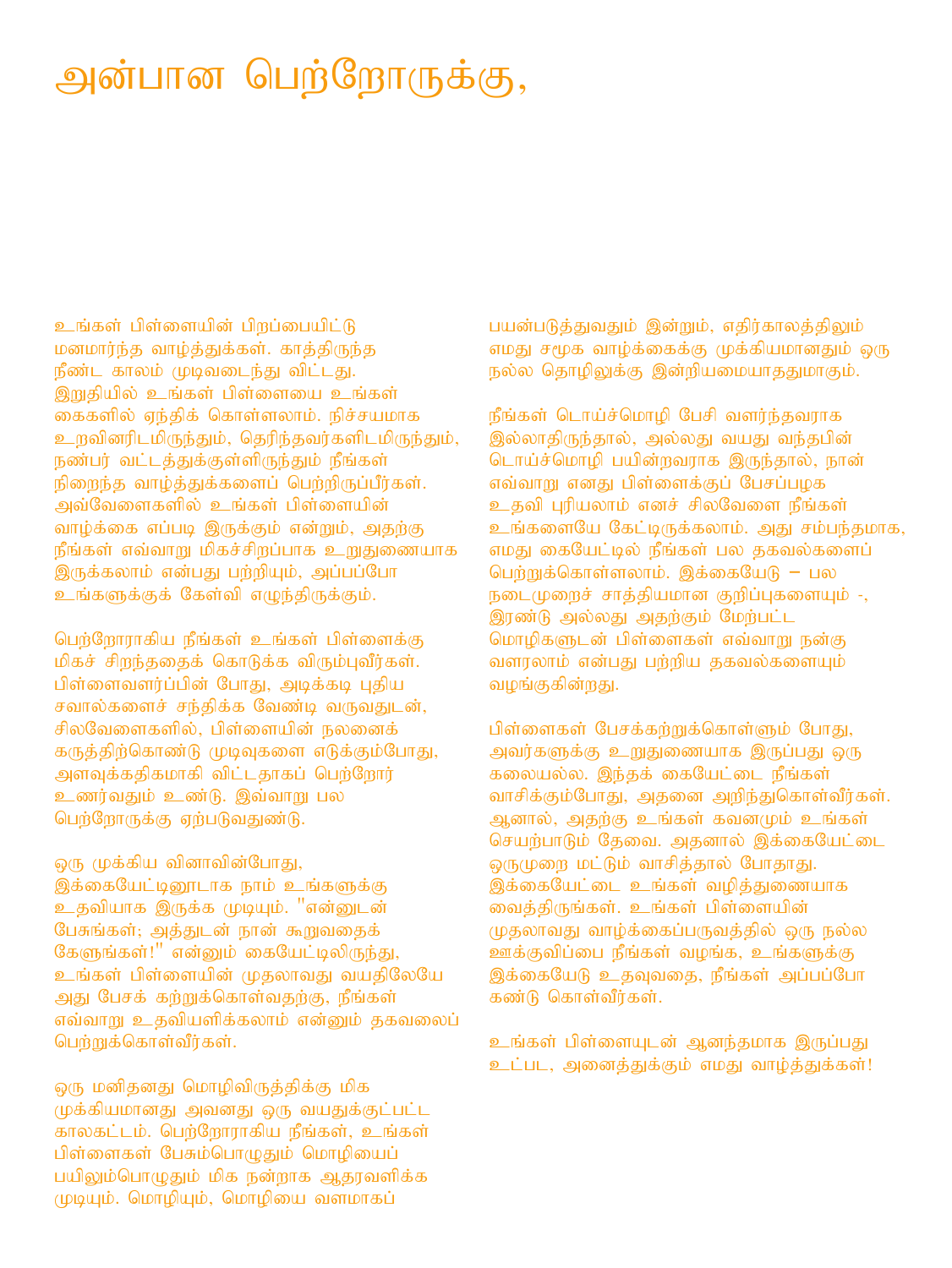# ஹலோ, நீங்கள் என்னைப் பார்க்க முடியாது, ஆனால் நீங்கள் கூறுவதை<br>என்னால் கேட்க முடியும்!

உங்கள் பிள்ளையின் ஒரு உங்களுக்குத் தெரியுமா?<br>நல்ல மொழிவிருத்தியை,<br>கர்ப்பகாலத்திலிருந்தே நீங்கள்<br>ஊக்குவிக்க முடியுமென்பது ...<br>. உங்கள் பிள்ளையின் ஒரு நல்ல மொழிவிருத்தியை, கர்ப்பகாலத்திலிருந்தே நீங்கள் ஊக்குவிக்க முடியுமென்பது ...

#### இதுபற்றி நிபுணர்கள் என்ன கூறுகின்றார்கள்?

4 ஆம் மாத கர்ப்பகாலத்தின் பின், பிள்ளை குரலொலிகளை, அதிலும் தாயின் குரலை உணரத் தொடங்கும்.

பிறப்புக்கு முன்பே தாய்மொழியின் தாளலயம் ஒரு பிள்ளையில் பதிந்து விடுகின்றது. இசையும் இரைச்சல்களும் கூட, தாயின் வயிற்றிலிருக்கும் போதே செல்வாக்குச் செலுத்துகின்றன.

பிள்ளையின் ஆரம்பகால வாழ்க்கைப்பருவத்தில், பெற்றோரே அதனது மொழிவழிகாட்டி ஆவர். அதனால், கர்ப்பகாலத்தின்போதே, எந்த மொழியில் -சிலவேளைகளில் எந்த மொழிகளில் பெற்றோர் தமது பிள்ளையுடன் பேச விரும்புகின்றனர் என்பதைப் பற்றிச் சிந்திப்பது அவசியம்.

அன்றாட வாழ்க்கைக்கான குறிப்புகள்: உங்கள் பிள்ளைக்கு, குறிப்பாக நீங்கள் செய்யக் கூடியது!

உங்களைப் பற்றிக் கரப்பத்திலிருக்கும் பொழுதே, உங்கள் பிள்ளைக்கு விபரியுங்கள். உங்கள் மனதைத் தொடும் விடயங்களை அதனிடம் விபரியுங்கள்.

உங்கள் பிள்ளையுடன் எந்த மொழியில் (அல்லது எந்த மொழிகளில்) வீட்டில் பேச விரும்புகின்றீர்கள் என்பது பற்றித் தீர்மானிப்பதற்கு, கீழ்வரும் ஆலோசனைகள் உங்களுக்கு உதவியாக இருக்கும்:

எந்த மொழியில் பேசும்போது நீங்கள் சந்தோசமாக இருக்கின்றீர்களோ, எந்த மொழியை நீங்கள் மிகச் சரளமாகப் பேசுகின்றீர்களோ, அந்த மொழியில் உங்கள் பிள்ளையுடன் பேசுங்கள். அந்த மொழியில் நீங்கள் உங்கள் பிள்ளைக்கு பெரிய மொழியறிவைக் கொடுக்கலாம். அதன் மூலம், உங்கள் பிள்ளை தனது வாழ்வில் இன்னும் கற்கவிருக்கும் இதர மொழிகளுக்கான அடித்தளத்தை இடுகின்றீர்கள்.

பெர்ரோராகிய நீங்கள், வேறுபட்ட மொழிகளை நன்றாகக் பேசுவீர்களாயின், உங்கள் பிள்ளைக்கு அது ஒரு பெறுமதிமிக்க ஆரம்பச்சூழலாகும். பெற்றோரில் யார் எந்த மொழியை நன்றாகப் பேசுகின்றாரோ, அவர் அந்த மொழியில் பிள்ளையுடன் பேச வேண்டும். இதன்மூலம் உங்கள் பிள்ளைக்கு இரண்டு மொழிகளுக்கான நல்ல வழிகாட்டிகள்  $\mathsf{Q}$ ருப்பர்.

நீங்கள் எந்த மொழியைக் குடும்பத்துக்குள் பேசும் மொழியாக முடிவெடுத்தாலும், இந்த நாட்டு மொழியான டொய்ச்சை உங்கள் பிள்ளை கற்பது மிக முக்கியம். இங்கு இன்பமாக வாழ்வதற்கு, நண்பர் நண்பிகளைத் தேடிக்கொள்வதற்கு, அத்துடன் ஒரு நல்ல கல்வியறிவைப் பெறுவதற்கு ஒரு நல்ல டொய்ச் அறிவு தேவை. நீங்கள் வீட்டில் அன்றாடம் வேறு ஒரு மொழியைப் பேசினாலும் கூட, உங்கள் பிள்ளையினால் டொய்ச்சை நன்றாகக் கற்க முடியும்.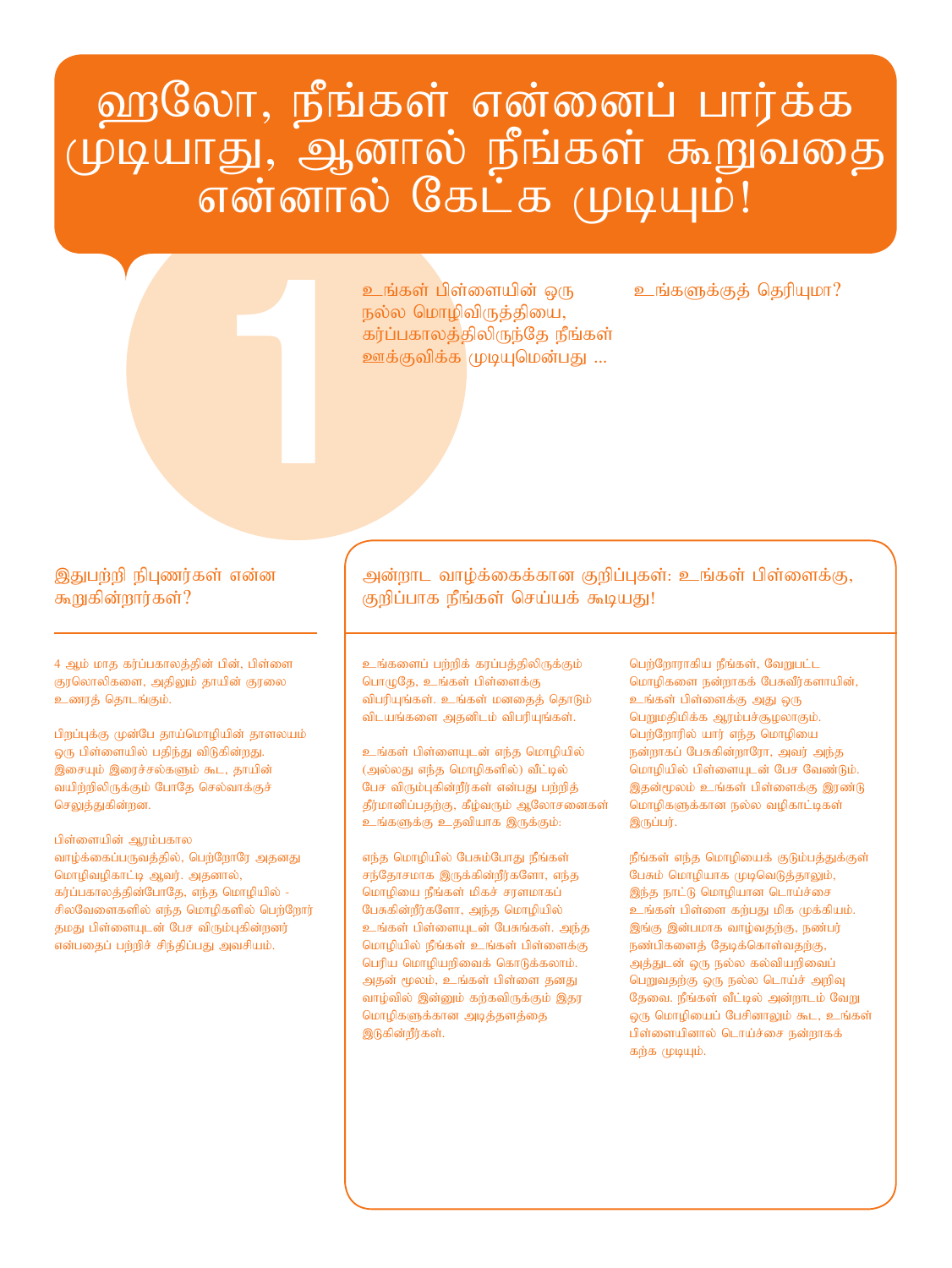## அம்மாவின் மொழி நன்று! -அப்பாவின் மொழி நன்று!

நீங்கள் உங்கள் பிள்ளையுடன் பேசுகின்ற மொழி, உங்களுக்கு மிக நன்றாகத் தெரிந்த மொழியாக இருக்கும் பட்சத்தில், உங்கள் பிள்ளையால் அதனை நன்றாகக் கற்க முடியும் என்பது, ...

#### உங்களுக்குக் தெரியுமா?

#### இதுபற்றி நிபுணர்கள் என்ன கூறுகின்றார்கள்?

பொதுவான விருத்திக்கும், மொழி விருத்திக்கும் ஒரு நல்ல உணர்வுபூர்வமான உறவு முக்கிய அடித்தளமாகும். பெற்றோர் தன்னுடன் பேசுகின்ற மொழியில் தாம் திருப்தியாகவும் நிச்சயமாகவும் இருக்கின்றனரா என்பதை பிள்ளையினால் இங்கு உணர முடியும்.

பெற்றோர் எவ்வளவு நன்றாக மொழியைப் பேசி, அதனைத் தமது பிள்ளைக்கும் வழங்குகின்றார்களோ, அவ்வளவுக்கு அது பிள்ளையின் மொழிவிருத்திக்கு நல்லது.

தாய்மொழியை நன்கு பேசுவது, இதர மொழிகளைப் பயில்வதற்கான ஒரு நல்ல அடித்தளமாகும். ஒவ்வொரு மொழியும் உலகைப் பற்றிய அறிவைக் கொண்டுள்ளது; இதனை நாம் நமது பிள்ளைகளுக்கு வழங்கலாம்.

அன்றாட வாழ்க்கைக்கான குறிப்புகள்: உங்கள் பிள்ளைக்கு, குறிப்பாக நீங்கள் செய்யக் கூடியது!

உங்களால் மிகச் சரளமாகப் பேசக் கூடிய மொழியை அல்லது பேச்சுமொழியை உங்கள் பிள்ளையுடன் பேசுங்கள்.

உங்கள் பிள்ளையுடன் நிறையப் பேசுங்கள், அத்துடன் அவர் கதைப்பதற்கும் நிறைய நேரம் கொடுங்கள்.

உங்கள் தாய்மொழிக் கதைகள், பாடல்கள் அல்லது சிறுவர்விளையாட்டுக்களை விபரிப்பதுடன், உங்களைப் பற்றியும், உங்கள் தாய்நாடு பற்றியும் உங்கள் பிள்ளைக்கு விபரியுங்கள். அது முக்கியம், பிள்ளைகளுக்கு தமது பூர்வீகம் தேவை.

உங்கள் பிள்ளைகளுக்கு இதர மொழிகளுக்கான சாதகமான வழிகளைத் திறந்து விடுங்கள். நல்ல உதாரணங்களை முன்னெடுங்கள்! மொழி கற்றல், உங்கள் மொழியையும் டொய்ச்சையும் பேணுதல் போன்ற, மொழி சம்பந்தமான சாதகமான நிலைப்பாட்டை நீங்கள் கொண்டிருப்பீர்களானால், உங்கள் பிள்ளையும் அதனைக் கடைப்பிடிக்கும்.

2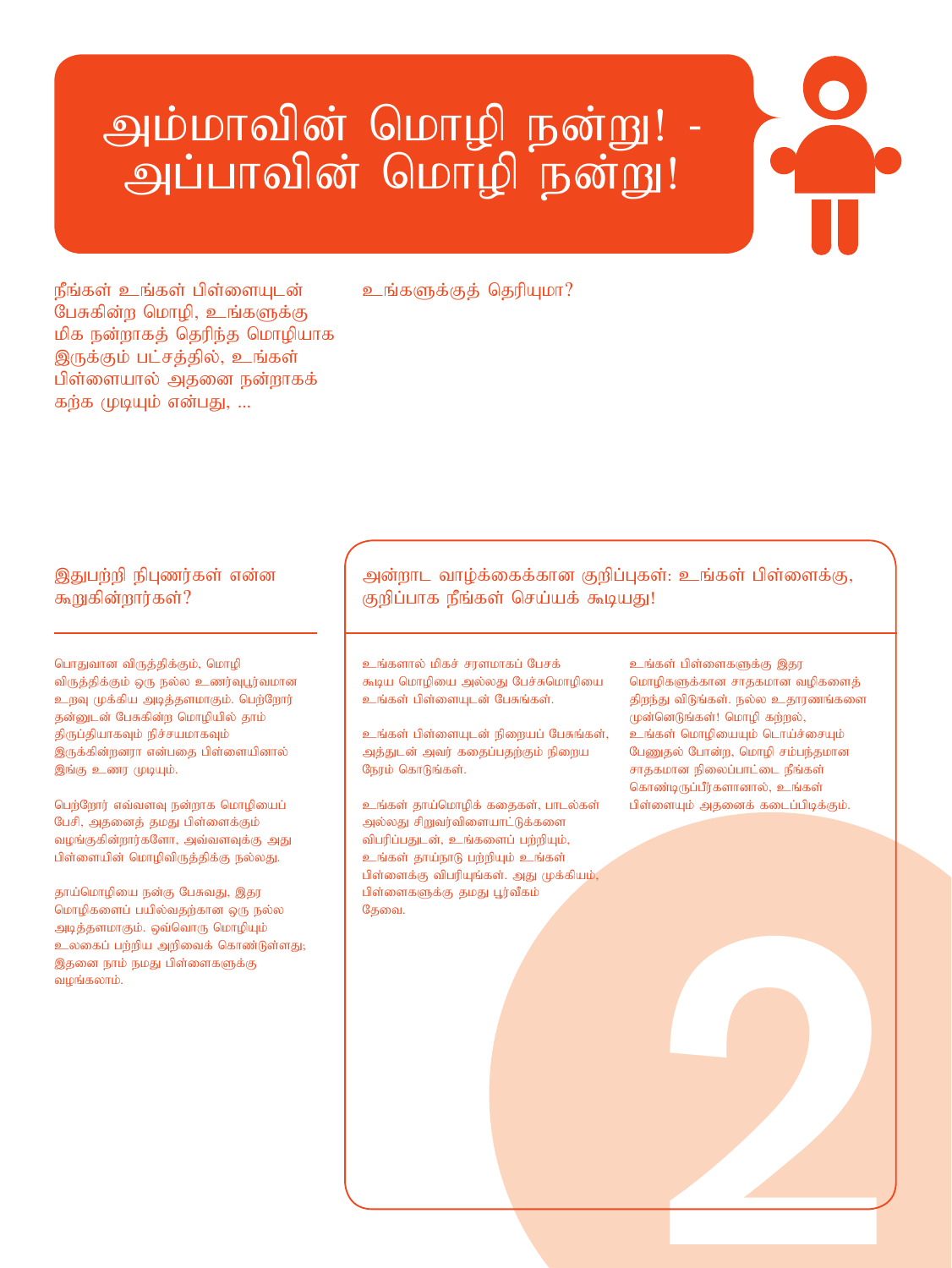# கான் எப்படி<br>இருக்கின்றேனோ அப்படியே அன்பு செலுத்த வேண்டும்!

cq ;fs ; gps ;isapd ; cq;fSf;Fj; njupAkh? மொழிவளர்ச்சிக்கு தன்னம்பிக்கை சிறப்பான அத்திவாரம் என்பது, ...

#### இதுபற்றி நிபுணர்கள் என்ன கூறுகின்றார்கள்?

ஒரு பிள்ளையின் விருத்திக்கும், அது பேசப்பழகுவதற்கும் பிரத்தியேகமாகப் பெற்றோரது கவனிப்புத் தேவை. தன்மீது அன்பு செலுத்தப்படுவதையும், தான் ஏற்றுக்-கொள்ளப்பட்டுள்ளதையும் அது அனுபவித்து உணர்ந்து கொள்வதனூடாகத்தான் தன்னம்பிக்கையை அது வளர்த்துக்கொள்ள முடியும். இந்தச் சக்திதான் அதனது வளர்ச்சிக்கான திறவுகோல்.

ஒரு பிள்ளைக்குப் பாதுகாப்பும் தேவை. தான் கூறுவதைக் கேட்பதற்குப் பெற்றோருக்கு எப்போது நேரமில்லை, ஏன் நேரமில்லை என்பதும், அவர்களுக்குத் தன்னைக் கவனிக்க மீண்டும் எப்போது நேரமுண்டு என்பதும், ஒரு பிள்ளைக்குத் தெரிய வேண்டும். ஏன் சில விடயங்கள் அப்படித்தான் அல்லது அது சாத்தியமில்லை என்பது அதற்குத் தெரிய வேண்டும்.

அன்றாட வாழ்க்கைக்கான குறிப்புகள்: உங்கள் பிள்ளைக்கு, குறிப்பாக நீங்கள் செய்யக் கூடியது!

உங்கள் பிள்ளையுடன் தொடர்பாடுவதற்கும், உரையாடலில் பங்குகொள்வதற்கும், அன்றாடம் பல வாய்ப்புக்கள் உண்டு. அவ்வாறு பேசுவதனூடாக உங்கள் நாளாந்த வாழ்க்கையை ஆரம்பிக்கலாம் ,அல்லது அரம்பியுங்கள்.

நீங்கள் பிள்ளையுடன் என்ன செய்துகொ-ண்டிருக்கின்றீர்கள் என்பதை அதற்கு விபரியுங்கள். பிள்ளை ஏதாவது சத்தம் செய்தால், அதற்கு உங்கள் எதிர்விளைவைக் காட்டுங்கள் ,அக்குடன் அதனையிட்டு நீங்கள் சந்தோசப்படுவதை அதற்குத் தெரியப்படுத்துங்கள்.

குறிப்பிட்டுச் சொல்ல முடியாக நேரத்துக்கு பிள்ளைக்கு வாக்களிக்க வேண்டாம். பிள்ளைக்கு அது அவநம்பிக்கையை உண்டாக்கும். பிள்ளைக்கு வாக்குக்கொடுத்தீர்களானால், அதனைக் கடைப்பிடியுங்கள்.

3 உங்கள் பிள்ளை கூறுவதைக் கேளுங்கள், அதனுடன் பேசுங்கள் அத்துடன் அதனைப் புகழுங்கள்! உங்கள் பிள்ளை அனுபவித்ததை விபரிக்க விடுங்கள். அது கதைத்து முடியுமட்டும் விடுங்கள்; அதனை இடைமறிக்க வேண்டாம்.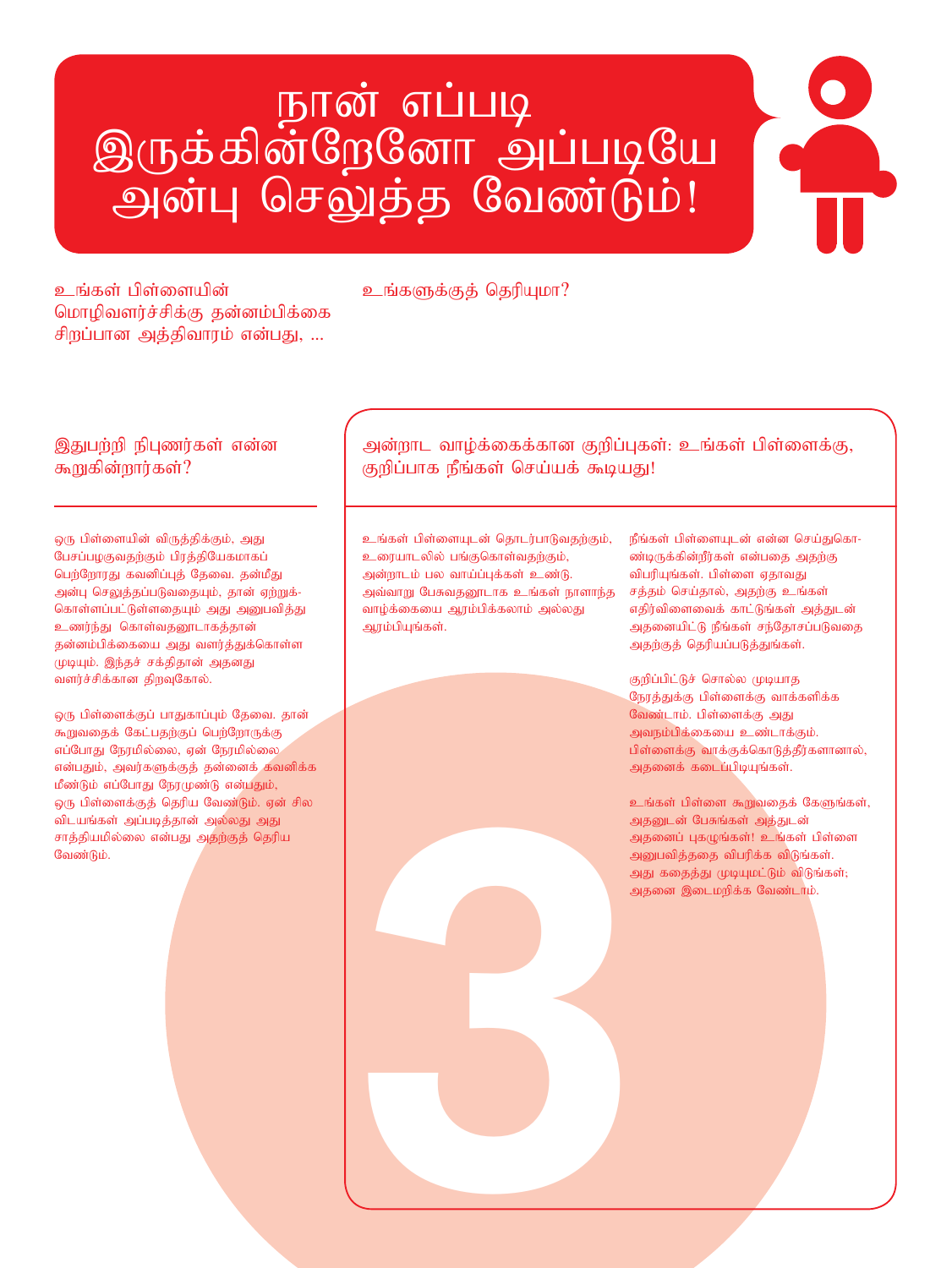## எனது தலைக்குள் இரண்டு அல்லது அதற்குமதிகமான<br>மொழிகளுக்கு இடமிருக்கின்றது!

gps ;isfSf ;F ,uz ;L cq ;fSf ;Fj ; njupAkh? அல்லது அதற்கும் மேற்பட்ட மொழிகளுடன் வளர்வது சுமையாக இருக்கமாட்டாது என்பது, *...* 

#### இதுபற்றி நிபுணர்கள் என்ன கூறுகின்றார்கள்?

பிள்ளைகள் இரண்டு அல்லது அதற்கும் மேற்பட்ட மொழிகளுடன் பிரச்சினையின்றி வளர்வார்கள் - சில நாடுகளில் வாழ்கின்ற இலட்சக்கணக்கான பிள்ளைகளின் அன்றாட வாழ்க்கையில் பல மொழிகள் பேசப்படுகின்றன. பிள்ளையின் வளர்ச்சியில் அது எந்தப் பாதிப்பையும் ஏற்படுத்துவதில்லை.

பல மொழி பேசுகின்ற பிள்ளைகளும், ஒரு மொழியைப் பேசுகின்ற பிள்ளைகள் போலவே வளர்வார்கள் - வெவ்வேறு விதமாக. சிலர் முன்கூட்டியே பேசுவார்கள், சிலர் தாமதித்துப் பேசுவார்கள், சிலர் அதிகம் பேசுவார்கள், சிலர் குறைவாகப் பேசுவார்கள்.

ஒரு பிள்ளையின் மொழிவளர்ச்சி இயக்கத்தொழிற்பாடுடையது. மொழியைக் கற்றுக்கொண்டே செல்லும் வழியில், புதியதைக் கற்பதுடன், அதனைப் பழயவற்றுடன் இணைத்தும்கொள்ளும். மொழிகளைக் கலப்பதென்பது இந்த வளர்ச்சியின் ஒரு பகுதி.

ஒரு பிள்ளை நீண்ட காலத்துக்கு எந்த முன்னேற்றமும் இல்லாமல் இருந்தால், அல்லது பேசுவதை நிறுத்திக்கொண்டால், அதனைக் கவனத்திலெடுத்து, ஒரு வைத்தியருடன் அல்லது ஒரு நிபுணருடன் கலந்துரையாட வேண்டும்.

ஒரு பிள்ளை தனி ஒரு மொழியுடன் மாத்திரம் வளர்ந்தால், மற்றைய எல்லா மொழிகளிலும், விழிப்புடன் அதற்கு ஆதரவு தேவைப்படும். பெற்றோர் முற்றாக வெவ்வேறுபட்ட  $(\mu$ றைகளில், அவர்களது பிள்ளைகளுக்கு வெற்றியளிக்கக் கூடிய அநேக பங்களிப்பை அதற்கு வழங்க முடியும்.

ு<br>நுட்ட<br>நு<br>பாது<br>யக் கூடியது!<br>யக் கூடியது! அன்றாட வாழ்க்கைக்கான குறிப்புகள்: உங்கள் பிள்ளைக்கு, குறிப்பாக நீங்கள் செய்யக் கூடியது!

உங்கள் பிள்ளையை நீங்கள் உங்கள் தாய்மொழியில் உதாரணமாக துருக்கிய, பொஸ்னிய/குரேஷிய/சேர்பிய, குர்திஷ், ருஷ்ய, ஸ்பானிய, ..., மொழியில் வளர்க்கின்றீர்கள் அக்குடன் அதனது சுற்றுச்சூழலிலுள்ள மொழி டொய்ச் $?$ 

உங்கள் மொழியில் உங்கள் பிள்ளையுடன் நிறையப் பேசுங்கள். டொய்ச் பேசும் உங்கள் அயலவர்களுடனும் உங்கள் தொடர்பைப் பேறைங்கள். டொய்ச் பேசும் நண்பர், நண்பிகளை உங்கள் பிள்ளை தேடிக்கொள்ள, அதற்கு உதவுங்கள். உங்கள் பிள்ளையை ஒரு பாலர்விளையாட்டுக்குமுவுக்கு அல்லது பாலர்பாடசாலைக்குச் செல்ல அனுமதியுங்கள். அது பிள்ளையின் வளர்ச்சியை ஊக்குவிக்கும். எவ்வளவு விரைவாக டொய்ச் பேசும் பிள்ளைகளுடன் தொடர்பு ஏற்படுகின்றதோ, அவ்வளவு விரைவாகவும், இலகுவாகவும் இரண்டாவது மொழியைக் கற்க முடியும்.

பெற்றோராகிய நீங்கள் இரண்டு மொழிகளை மிக நன்றாகப் பேசுவீர்களா? அப்படியாயின், பிள்ளைக்கு ஒரு "அம்மா மொழி"யும் ஒரு  $"$ அப்பா மொழி $"$ யும் பேசப் பழக வாய்ப்புண்டு. அப்போது ஒரு தெளிவான மொழிஒமுங்கு இருப்பதைக் கவனத்தில் கொள்ளுங்கள். அதிலும் இது சிறிய பிள்ளைகளுக்கு முக்கியம். அம்மா தனது மொழியான "அம்மா மொழி"யிலும், அப்பா தனது மொழியான "அப்பா மொழி"யிலும் பிள்ளையுடன் பேச வேண்டும். அப்படியானால் பிள்ளை குறிப்பிட்ட நபருடன் குறிப்பிட்ட மொழியில் தொடர்பை வைத்திருக்க முடியும். தனது தலைக்குள் மொழிகளை ஒழுங்குபடுத்த இது பிள்ளைக்கு உதவியாக இருக்கும்.

(மொழியைப் பயன்படுத்துவதும்,  $q_{\rm s}$ ழ்நிலைக்கேற்ப $q_{\rm s}$ ழுங்கமைக்கப்பட வேண்டும்: அன்றாட வாழ்க்கையில் ஒரு மொழியும், மாலைநேர உணவு நேரத்தில் அல்லது வீட்டுப்பாடவேலை செய்யும்போது அல்லது இரவு படுக்கைக்குப் போகும்போது, கதை கூறும்போது அடுத்த மொழியும் பேசப்பட வேண்டும். இம்முறையை "மொழித்தீவு செய்தல்" என்பர்.)

உங்கள் பிள்ளை ஒன்று, இரண்டு அல்லது மூன்று மொழிகளுடன் வளர்வதாக இருக்கும் சந்தர்ப்பத்திலும், கீழ்க்காண்பவை  $(p$ க்கியமானவை: அடிக்கடி பிள்ளையுடன் கதையுங்கள், அத்துடன் நல்ல பொறுமையுள்ள கேட்பவராக இருப்பதுடன், பிள்ளையைப் புகழுங்கள்!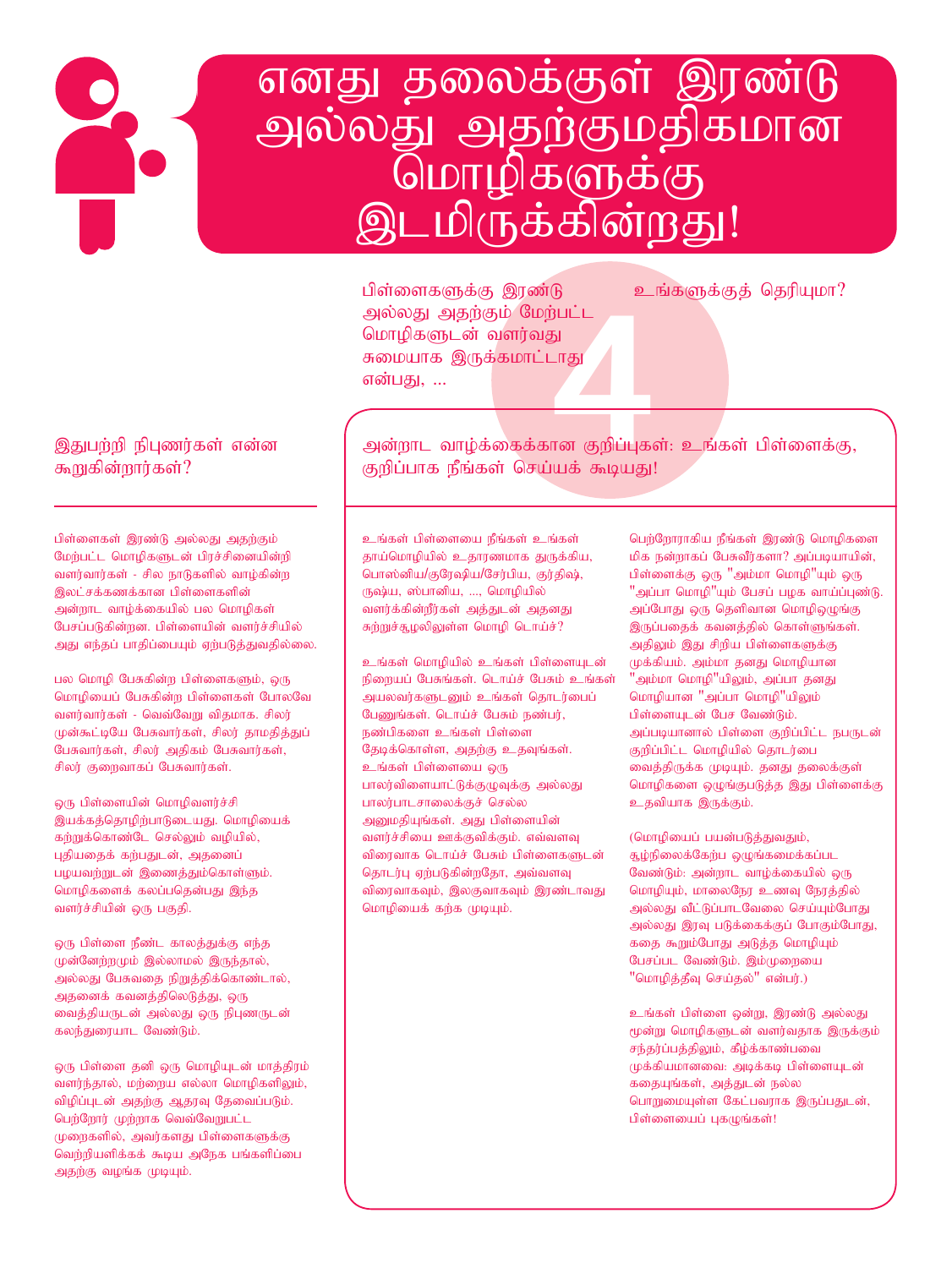# என்னுடன் பேசுங்கள்; அத்துடன் நான் கூறுவதைக்<br>கேளுங்கள்!

நன்கு செவிமடுக்கின்ற பிள்ளைதான் நன்கு கற்க முடியும் என்பது, உங்களுக்குத் தெரியுமா? அது தவிர, ஒரு குழந்தையுடன் பேசும்போது, ஒரு மெல்லிய குரலில் கதைத்தால் அது விரைவாக எதிர்விளைவைக் காட்டும் என்பது, உங்களுக்குத் தெரியுமா $?$ 

#### இதுபற்றி நிபுணர்கள் என்ன கூறுகின்றார்கள்?

நன்கு கேட்பது நன்கு கதைப்பதற்கான ஒரு முன் நிபந்தனை. ஒரு சுகதேகியான பிள்ளை ஆறு மாதங்களுக்குப் பின் "ஆஊ" என்று மேலும்மேலும் கதைப்பதுடன், சத்தங்களைக் கேட்டு அதுபோல் தானும் செய்ய வேண்டும், அத்துடன் தனக்குத் தானே "பேச" வேண்டும், அப்படியில்லாதிருப்பின், அதனது காது கேட்கும் திறனை மீண்டுமொருமுறை பரீட்சித்துப் பார்க்க வேண்டும்.

கேட்கும்திறன் குறைந்த குழந்தைகளும் ஆரம்ப மாதங்களில் தாமாகச் சத்தங்களை உருவாக்குவர், காலப்போக்கில் அது மழுங்கிக் கொண்டே போகும்.

மெல்லிய குரலில் அவர்களுடன் கதைக்கும் போது, அது குழந்தைகளின் அவதானிக்கும் தன்மையை உயர்த்துகின்றது. இவ்வாறாக ஒரு குழந்தையின் ஆரம்பப்பருவத்திலேயே ஒரு முதலாவது சிரிப்பை வரவழைக்க $\ell$  $(\mathfrak{p} \mathfrak{p} \mathfrak{u} \mathfrak{p}).$ 

அன்றாட வாழ்க்கைக்கான குறிப்புகள்: உங்கள் பிள்ளைக்கு, குறிப்பாக நீங்கள் செய்யக் கூடியது!

உங்கள் பிள்ளையைக் குறிப்பாக, 6 ஆம் மாதத்தின்பின் அவதானியுங்கள். இரைச்சல்களை உணர்கின்றதா? நீங்கள் அதனை அழைக்கும்போது அது தலையைத் திருப்புகின்றதா?

விளையாட்டுமணிக்கூடும், கிலுக்கிகளும் குழந்தைகளின் அவதானிப்புணர்வை விழிப்பூட்டுவதற்குக் குறிப்பாகப் பொருத்தமானவை.

5

உங்கள் பிள்ளையுடன் அடிக்கடி நிறையப் பேசுங்கள், அப்போது, பிள்ளைக்கு நன்கு காது கேட்கின்றதா என்பது உங்களுக்கே தெரியும்.

உங்கள் பிள்ளை போடுகின்ற சத்தங்களையும், "அ $_{20}$ ள" என்று அது பேசுகின்ற மழலைமொழியையும், அது செய்வது போல் நீங்களும் திரும்பச் செய்யுங்கள். அந்தச் சிறிய குழந்தைக்கு, நீங்கள் அதனுடன் இப்போ என்ன செய்துகொண்டிருக்கின்றீர்கள் என்று விபரியுங்கள். பாட்டும், எதுகைமோனையுடன் கூடிய வசனங்களும் அனைத்துப் பிள்ளைகளாலும், எல்லா வயதிலும்  $\mathbf{b}$ கவும் விரும்பப்படுகின்றது.

குறிப்பாகக் காது சம்பந்தமான நோய் வந்தபின், குழந்தைகளை அல்லது சிறுபிள்ளைகளை அவசியம் பரிசோதனைக்குக் கொண்டு செல்ல வேண்டும்: உங்கள் உள்ளூராட்சிநிர்வாகப்பிரிவிலுள்ள அன்னையர்- தந்தையர் ஆலோசனை நிலையத்தில் அல்லது உங்கள் வைத்தியரிடம் செல்லுங்கள்.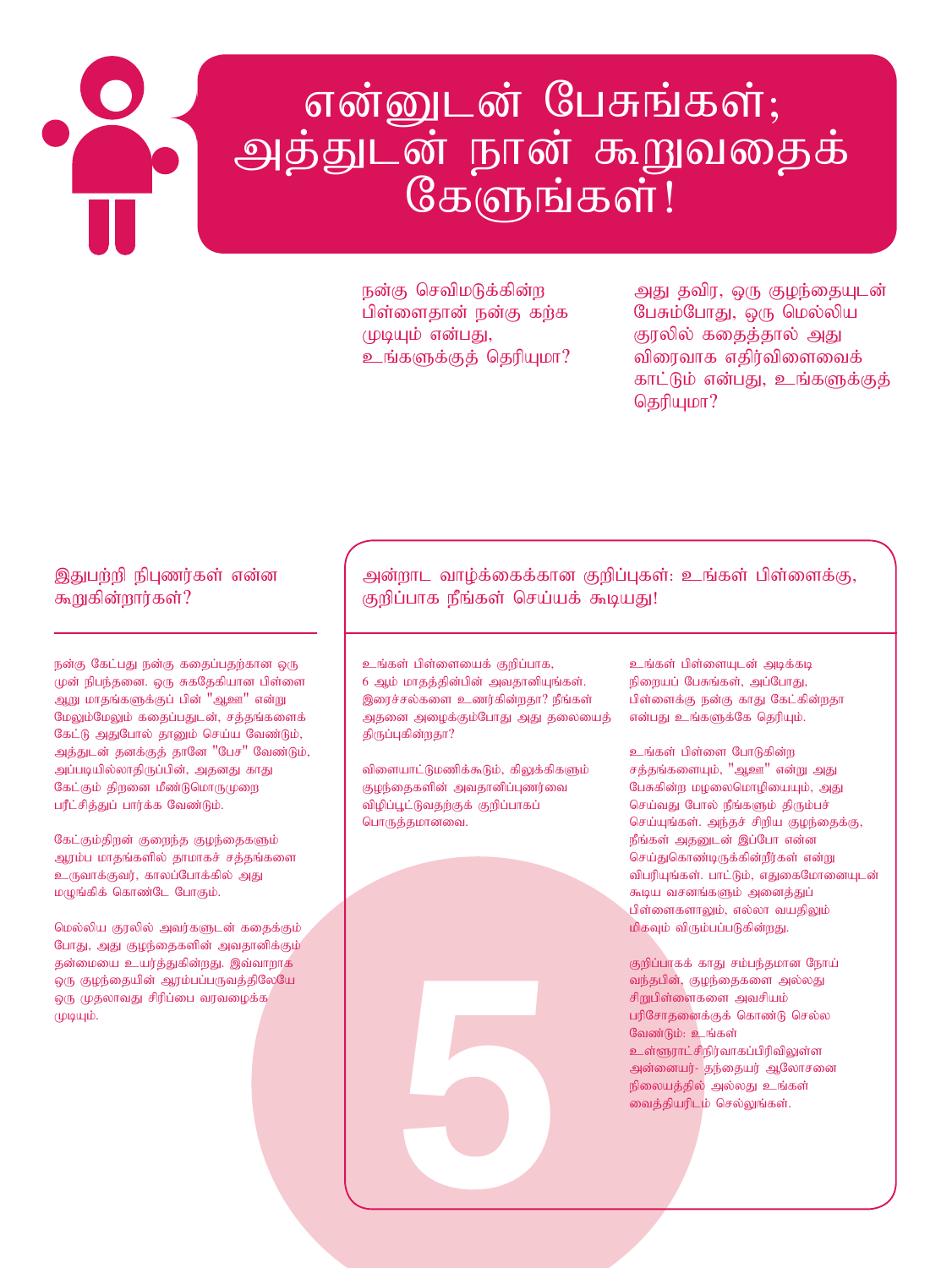## அதை நானே செய்வேன்!

காதால் கேட்பது மட்டும் முக்கியமல்ல, தொட்டுணர்வது, பார்ப்பது, அனுபவப்படுவது, கைகளில் தூக்கிப் பார்ப்பது என, மொழி அனைத்துப் புலன்களாலும் கற்றுக்கொள்ளப்படுகின்றது என்பது, ...

#### உங்களுக்குக் தெரியுமா?

#### இதுபற்றி நிபுணர்கள் என்ன கூறுகின்றார்கள்?

கேட்டல், பார்த்தல், தொட்டுணர்தல், அசைதல், விளங்கிக்கொள்தல், அசைவினை உணர்தல், காந்தசக்தியை உணர்தல் போன்ற இன்னும் பல, ஒரு குழந்தைக்கு இவ்வுலகைப்பந்நி உணரவும் அதன் மூலம் இவ்வுலகை அறிந்து கொள்ளவும் உதவுகின்றன. இவ்வாறு அதனது உணர்வு, அறிவு, சமூக ஆற்றல்களையும் தனது மொழியையும் அது விருத்தி செய்கின்றது.

உங்கள் குழந்தை "வழுவழுப்பு" அல்லது  $"$ கரடு $(\mu)$ ரடு $"$  என்றால் என்ன என்பதை, அது பொருட்களைத் தொட்டுப் பார்க்க முடியுமென்றால் அறிந்து கொள்ளும்.  $"$ இனிப்பு $"$  "புளிப்பு $"$  என்பதை, அது சாப்பாட்டுப்பொருட்களைச் சுவைத்துப் பார்க்க $\epsilon$ முடியுமென்றால் அறிந்து கொள்ளும். மூலைகளையும், விளிம்புகளையும் அது ஊர்ந்து திரிந்தால்தான் கணிப்பிட முடியும். இவ்வாறு சொற்களுக்குப் பொருத்தமான புத்திசாலித்தனமான சிந்தனையைத் தனது தலைக்குள் கட்டியெழுப்பும்.

#### அன்றாட வாழ்க்கைக்கான குறிப்புகள்: உங்கள் பிள்ளைக்கு, குறிப்பாக நீங்கள் செய்யக் கூடியது!

உங்கள் பிள்ளையை அடிக்கடி உங்கள் கைகளில் ஏந்துங்கள்; அது தொடுதலை ஒரு இதமான செயலாக உணர இடங்கொடுங்கள்.

உங்கள் பிள்ளைக்குப் பொருட்களைத் தொட, இறுக்கிப்பற்றிக்கொள்ள, தளரவிட வாய்ப்பளியுங்கள்! அதற்குக் கடிப்பதற்கு ஏதாவது கொடுங்கள்! இயலுமானளவு அதிகமானவற்றைத் தானே அனுபவப்பட வாய்ப்புக் கொடுங்கள்!

6

சிறிது வளர்ந்ததும், இயலுமானளவு அதிகமான வேலைகளைத் தானே செய்து பார்க்க உங்கள் பிள்ளையை அனுமதியுங்கள்: வீட்டில், விளையாட்டிடத்தில் அல்லது தோட்டத்துக்குள் தவழ விடுதல், நடத்தல், மண்ணுடனும் தண்ணீருடனும் விளையாடுதல், அழைத்தலும் பாடுதலும், சமையலுக்கு உதவி செய்தல், மேசையில் கோப்பை, கரண்டி போன்றவற்றை ஒழுங்காக வைத்தல், தோட்டத்தில் மண் கிண்டுதல், மரம் நடுதல். இவ்வாறு அது விரைவாகவே சுயமாக இயங்கத் தொடங்கி விடும். இது பிள்ளைக்குப் பிற்காலத்தில் பாடசாலைக்காலத்தை இலகுவாக்கும்.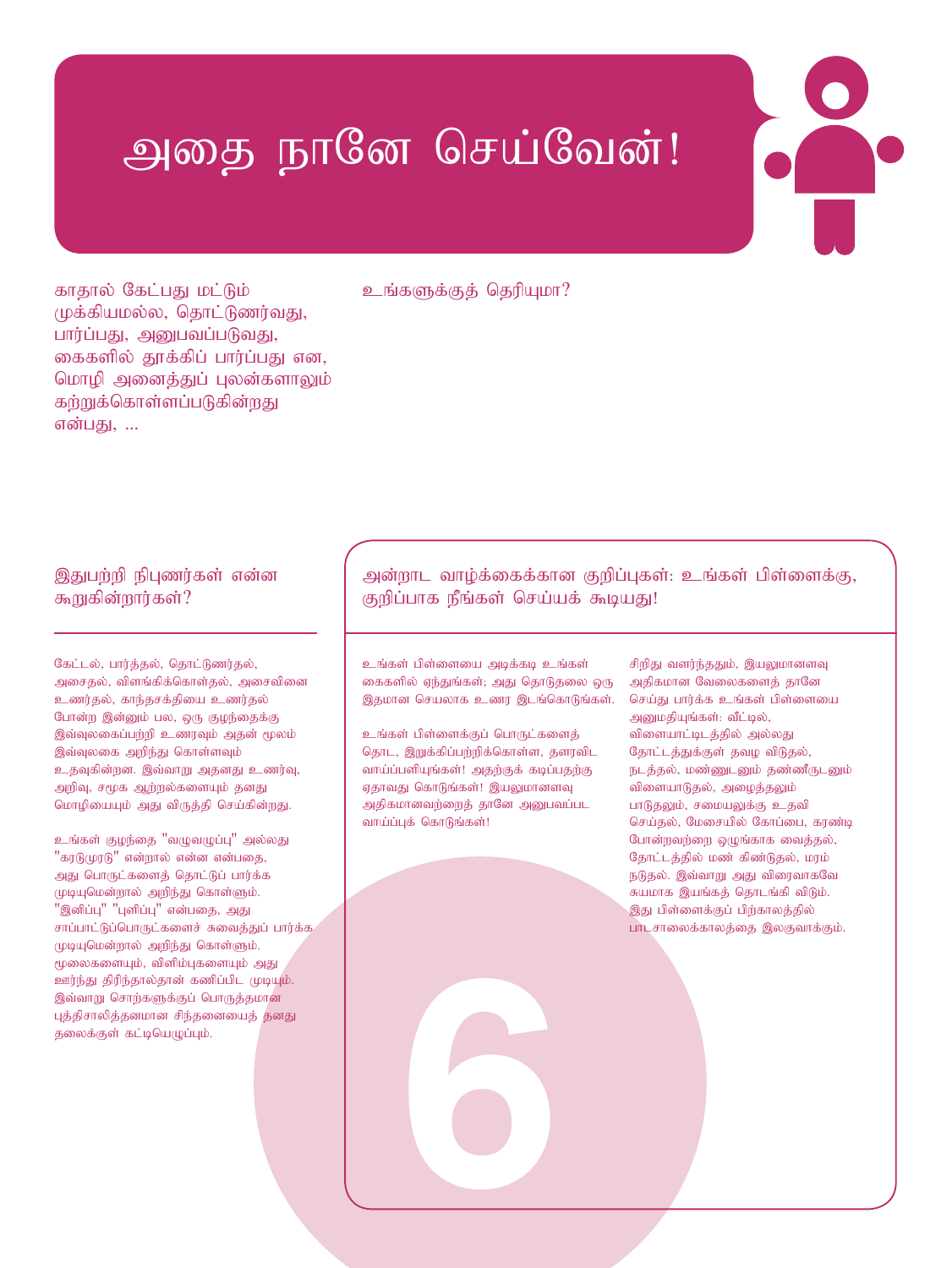# நீங்கள் நினைப்பதை விட,<br>அதிகமாக என்னால் முடியும்!

ஒரு பிள்ளையின் மொழிவிருத்திக்கும் அசைவு, விளையாட்டு, சத்துணவு, சொத்தை (சூத்தை)யில்லாத பர்கள் என்பவர்றுக்குமிடையில் ஒரு தொடர்பு இருக்கின்றது என்பகு, ...

#### உங்களுக்குக் தெரியுமா?

இதுபற்றி நிபுணர்கள் என்ன கூறுகின்றார்கள்?

விளையாடுவதற்கும், அசைந்துதிரிவதற்கும் பிள்ளைகளுக்கு அனுபவம் தேவை. மொழி ஊக்குவிப்பு என்பது, பிள்ளைக்கு நிறைய ஓடியாடித்திரிய வாய்ப்பளிப்பது. பிள்ளை பாய்ந்து, துள்ளி, நடந்து, ஓடி, நடனமாட, ... வேண்டும். மொழியும் ஓடியாடித்திரிதலும் ஒன்ரோடொன்று பிணைந்தவை.

விளையாடும் போது பிள்ளையின் அசைவுகள், பிரத்தியேகமாக விரல்களின் நுண்ணசைவுகள் ஆற்றல் மிக்கவையாகின்றன, அப்போது வாய், நாக்கு என்பவற்றின் அசைவுகளும் மிகச்சரியானதாக மாறும்.

சரியான பல்வரிசை முக்கியமானது, அதன்மூலம் பிள்ளை சரியாகப் பேசப்பழகக் கூடியதாக இருக்கும். ஒரு நல்ல விளங்கக் கூடியதான உச்சரிப்பும், நல்ல மொழியறிவும் ஒன்றுடனொன்று இணைந்தவை.

அன்றாட வாழ்க்கைக்கான குறிப்புகள்: உங்கள் பிள்ளைக்கு, குறிப்பாக நீங்கள் செய்யக் கூடியது!

உங்கள் பிள்ளையை உயரம் குறைந்த மதில்களில் சமநிலையைப் பேண, விரல்களினால் உண்ண, குழாயினால் உறிஞ்சிக் குடிக்க, பஞ்சு ஊத, ... அனுமதியுங்கள். அடிக்கடி விளையாட்டு மைதானத்துக்கு, காட்டுக்குள் செல்லுங்கள். உங்கள் பிள்ளையுடன் சேர்ந்து கைவேலைகள் செய்யுங்கள் அக்குடன் பிள்ளையைக் கத்தரிக்கோலைப் பாவிக்க அனுமதியுங்கள். நீங்கள் அவ்விடத்தில் இருப்பீர்களாக இருந்தால், பயப்படும்படி எதுவும் நடக்காது. அதன்போது பிள்ளை துல்லியமான அசைவுகளைப் பயில்வதுடன், அதனது கற்பனைத்திறனையும் விருத்தி செய்யும்.

சரியான பல்வரிசையைக் கவனித்துக் கொள்ளுங்கள். அதற்காக, உங்கள் பிள்ளையை 3 வயது மட்டுமே சூப்பியைப் (Schnuller) பாவிக்க அனுமதியுங்கள்.

சத்துணவும், பற்களால் கடிக்கக் கூடிய ஏதாவது பொருட்களும் முக்கியம்.

உங்கள் பிள்ளை இனிப்புப்பானங்களைக் குடிக்கத் தேவையில்லை. அதனால், அதனைப் பழக்காதீர்கள்!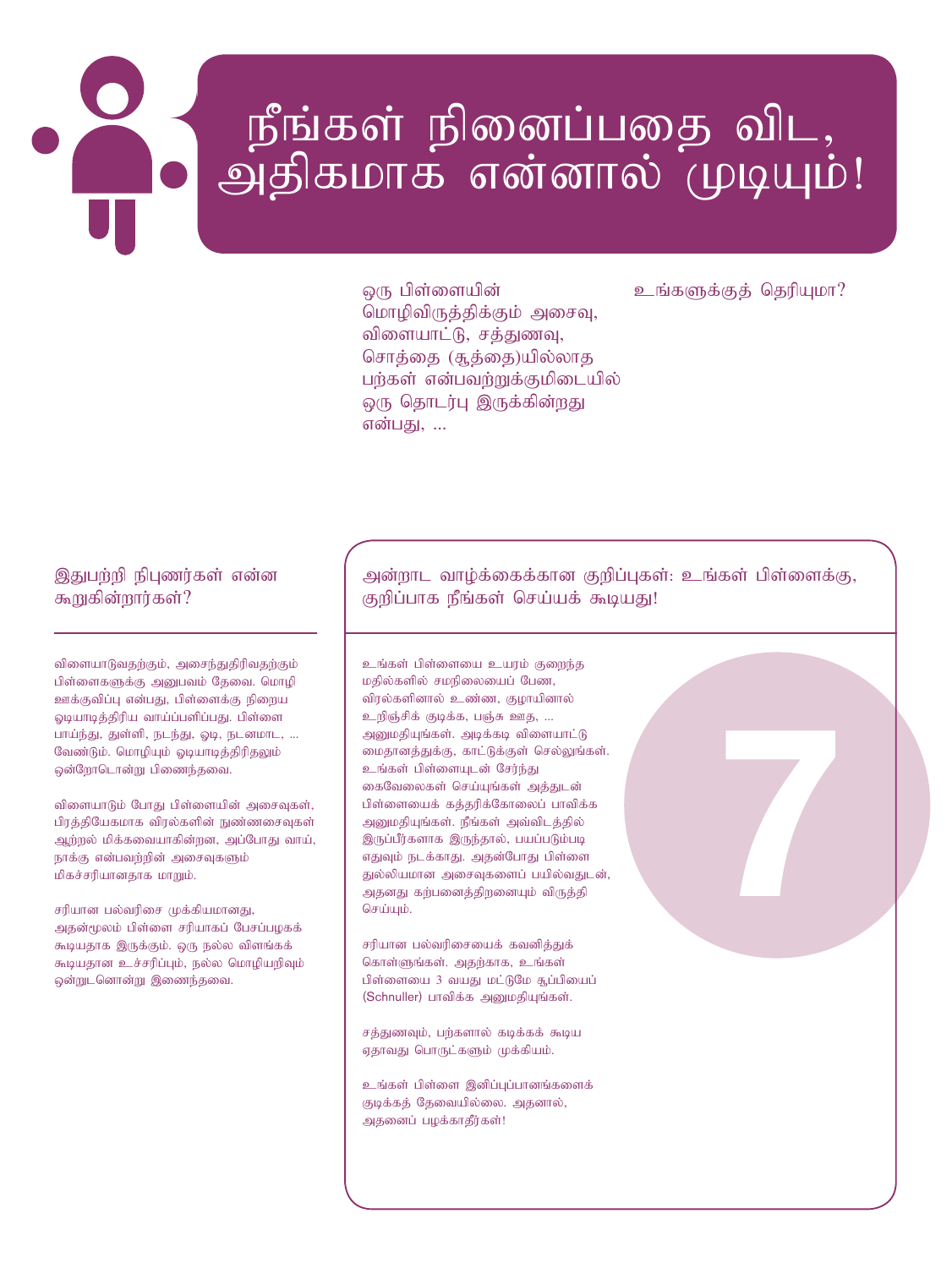## என்னுடன் விளையாடுகின்றீர்களா?

தினசரி ஒற்றாகவிருந்து கதைப்பதும், விளையாடுவதும் மொழிவளர்ச்சியில் பாரிய முன்னேற்றத்தைக் கொண்டுவரும் என்பகு. ...

உங்களுக்குக் தெரியுமா?

#### இதுபற்றி நிபுணர்கள் என்ன கூறுகின்றார்கள்?

எவ்வளவுக்கதிகமாக நீங்கள் உங்கள் பிள்ளையுடன் செயற்படுகின்றீர்களோ,  $f$ கதைக்கின்றீர்களோ, விளையாடுகின்றீர்களோ அவ்வளவுக்கு அதிகமாக, அதனது மூளையில் கட்டமைப்புகளும், தொடர்புப்பின்னல்களும் கட்டியெழுப்பப்படும். இக்கட்டமைப்புகளும், தொடர்புப்பின்னல்களும் பிள்ளையின் மொழிவளர்ச்சியையும் பிற்காலத்தில் பாடசாலையில் கற்பதை நிர்ணயிப்பவையாகவும், இருக்கும்.

ஒரு பிள்ளை ஒழுங்கு தவறாது ஒரு மொழியையோ அல்லது பல மொழிகளையோ கேட்டலும் பேசுதலும், அப்பிள்ளைக்கு அம்மொழியின் ஒழுங்குகளைக் கண்டறிய உதவும். அது இவ்வாறு சொற்களைக் கற்பதுடன், மொழியினது இலக்கணத்தைக் கண்டுபிடித்துக் கற்பதுடன், மற்றவர்களுடன் சரியான முறையில் தொடர்புகொள்ளவும்  $(\mu\mu\mu)$ .

#### அன்றாட வாழ்க்கைக்கான குறிப்புகள்: உங்கள் பிள்ளைக்கு, குறிப்பாக நீங்கள் செய்யக் கூடியது!

பேசும்போதும் விளையாடும்போதும் உங்கள் பிள்ளையினுடைய கண்மட்டத்துக்குக் குனியுங்கள். உங்கள் பிள்ளையுடன் நேரடியாக – தினசரி குறைந்தது .<br>கால்மணிநேரமாவது, கதையுங்கள்!

கட்டளைகளும் மட்டும் போதாது!<br>|-<br>|-பிள்ளையுடனும் தினசரி நடவடிக்கைகளைப் பர்றிக் கதையுங்கள் - உதாரணமாக, பிள்ளை சப்பாத்து, ஜக்கட் அணியும்போது, கையுறைகள் அணியும்போது, ஒரு தேநீரைக் கொடுக்கும்போது, படுக்கைக்குப் போகும்போது, ... அறிவுறுத்தல்களும் கட்டளைகளும் மட்டும் போதாது!

பேசும்போது போதியளவு பதிலீடான சொந்களைப் பாவியுங்கள். அப்போதுதான் உங்கள் பிள்ளைக்குத் தெரிந்த சொற்களின் அளவு விரிவுபடும். (உதாரணமாக ஒரு கருத்துக்குப் பொருத்தமான வேறுபட்ட சொந்களைப் பாவித்தல்: அழகு, வடிவு,  $F_0$ ன்று, ...)

எல்லா வயதிலும் பிள்ளைகளுக்கு ஒரே ஒலியுடன் கூடிய வசனங்களும் பாடல்களும் அவர்களது மொழிவள விருத்திக்கு ஒரு அற்புதமான ஊற்றாகும். உங்களுக்கு உங்களது பிள்ளைப்பருவப் பாடல்களும், எதுகைமோனையுடன் கூடிய வசனங்களும் ஞாபகத்துக்கு வராவிட்டால், உங்கள் .<br>பெற்றோரிடம் அல்லது உங்களை விட வயது கூடிய குடும்ப அங்கத்தவரிடம் கேளுங்கள் அல்லது ஒரு புத்தகத்தில் வாசித்துப் பாருங்கள் அல்லது உங்களது சுய வசனங்களையும், கதைகளையும்  $\mathsf{g}_1\mathsf{g}_2\mathsf{g}_3$ ங்களாகவே உருவாக்குங்கள்.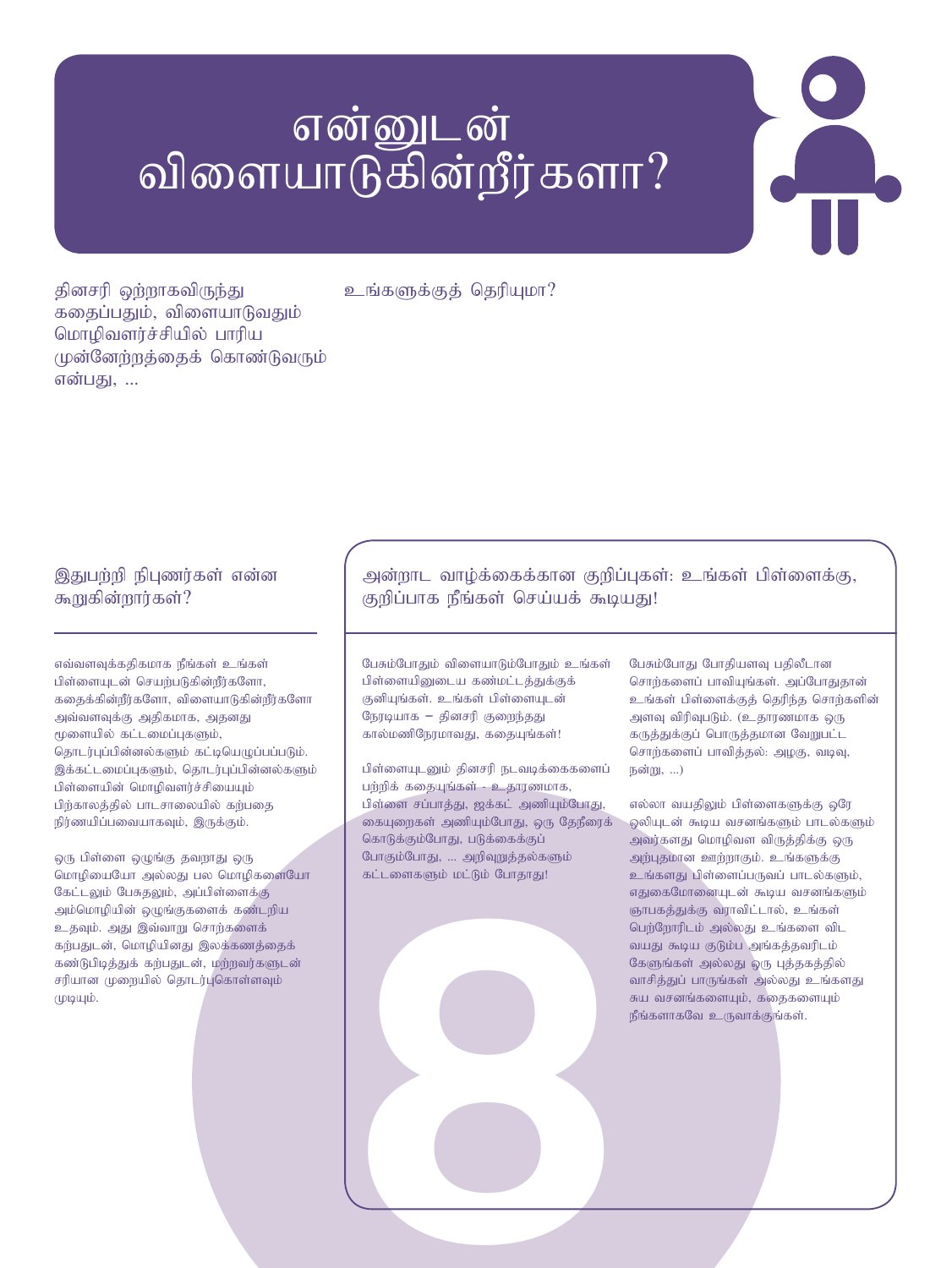# என்னை இலகுவான வார்த்தைகளில் பேச<br>- விடுங்கள்!

உங்களுக்குக் தெரியுமா?

ஒரு பிள்ளையை எப்போதும் திருத்திக்கொண்டும், திருத்திக் கூறியதை மீண்டும் அதேபோல் கூறு என்று வேண்டிக்கொண்டும் இருக்கக்கூடாகு என்பது, ...

#### இதுபற்றி நிபுணர்கள் என்ன கூறுகின்றார்கள்?

திருத்தம் செய்வது, பேசுவதிலுள்ள சந்தோசத்தைத் தடுக்கும். இங்கு பிரயோசனமான நுட்பம் என்னவெனில், "திருத்தி மீண்டும் கூறுவது".

பிள்ளைகள் தம்மால் செய்யக்கூடிய எல்லாவர்றையும் காட்டிக்கொள்ளமாட்டார்க-ள். அநேகமாக அவர்களுக்கு அதிகம் விளங்கியிருக்கும், ஆனால் குறைவாகவே கதைப்பார்கள். விதைகளுக்கு முளைப்பதற்குக் குறிப்பிட்ட காலம் தேவைப்படுவதுபோல, பிள்ளைகளுக்கும் நேரம் தேவை.

பிள்ளைகள் இரண்டு மொழிகளுடன் வளர்பவர்களாக இருந்தால், ஒரு மொழியில்  $B$ ன்கு ஆளுமையுள்ளவர்களாகவும், மற்றைய மொழியில் சிறிது ஆளுமை குறைந்தவர்களாகவும் இருப்பர். வாழ்வோட்டத்தில் அந்த நேரம் எது முக்கியமோ, அனுபவங்களுடன் எந்த மொழி பிணைந்திருக்கின்றதோ, அதற்கேற்ப மொழியின் ஆளுமையும் மீண்டும் மீண்டும் மாறும். டொய்ச்மொழியைத் தாய்மொழியாகக் கொண்டிராத பிள்ளைகள் பாலர்வகுப்புக்குப் போகும்போது, டொய்ச் அல்லாத தாய்மொழி இரண்டாம் பட்சமாகப் போவதையும், டொய்ச் பேசுகின்ற நண்பர்கள் முக்கியமாவதையும், இரண்டு மொழி பேசுகின்ற பிள்ளைகளிடையே காணக்கூடியதாக இருக்கும்.

#### அன்றாட வாழ்க்கைக்கான குறிப்புகள்: உங்கள் பிள்ளைக்கு, குறிப்பாக நீங்கள் செய்யக் கூடியது!

உங்கள் பிள்ளை எதையாவது பிழையாகப் பேசினால், அந்த வார்த்தையின் அல்லது அந்த வாக்கியத்தின் சரியான வடிவத்தை "கதையோட்டத்துடனிணைந்து" திரும்பக் கூறுங்கள். திரும்பக் கூறும்படி நிர்ப்பந்திக்காதீர்கள்.

ஒரு புதுச்சொல் மீண்டும் உடனடியாகப் பாவிக்கப்படாத பட்சத்தில், அமைதியாக இருங்கள்.

உங்களுக்குப் பொறுமை இருக்கின்றது! பிள்ளை மற்ற மொழியில் பதில் கூறினாலும், நீங்கள் உங்கள் மொழியில் பிள்ளையுடன் பேசுங்கள். ஒரு பிள்ளை இரண்டு மொழிகளுடன் வளரும் போது, இரண்டு மொழிகளில் ஒரு மொழியை, நீண்ட காலத்துக்குப் பாவிக்க விரும்பாமல் இருப்பதும் சிலவேளைகளில் நடைபெறும்.

உங்கள் பிள்ளைக்கு அப்படியொரு சூழ்நிலை இருந்தால், அழுத்தத்தைப் பிரயோகிக்காதீர்கள் ஆனால், இரண்டு மொழிகளையும் பிள்ளை அப்பப்போ பாவிக்கக் கூடிய பல  $f$ சந்தர்ப்பங்களை உருவாக்குங்கள். அப்படிச் செய்வதுதான் சரி.

9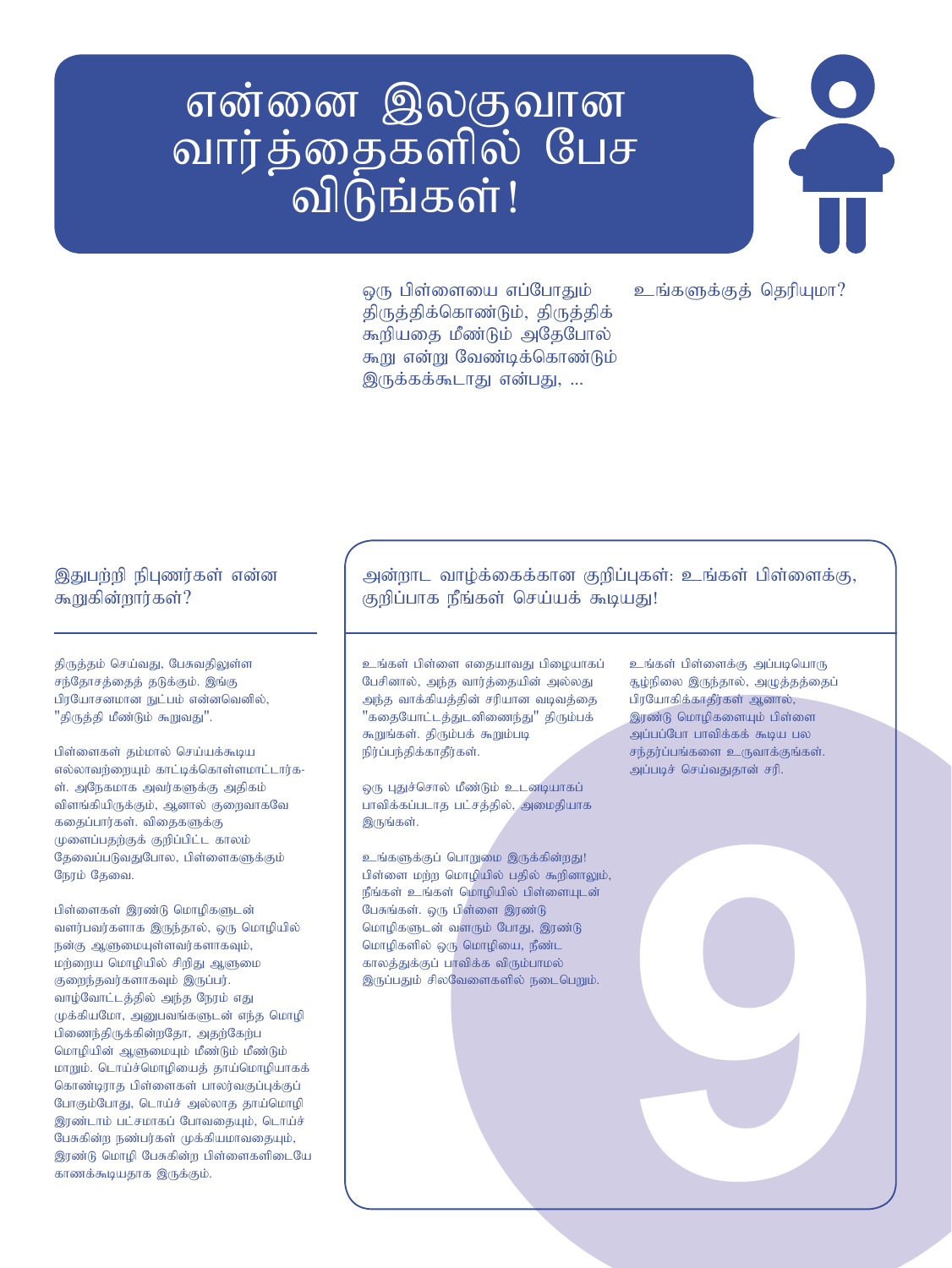# இன்று, எனக்குக்<br>கதையைத் தொடர்ந்து<br>வாசித்துக் காட்டுவீர்களா?

மொழியூக்குவிப்பில், வாசிக்குக் காட்டுதலும் அதுபற்றிப் பேசுதலும் மிக முக்கிய வடிவங்கள் என்பதும், இவை உங்கள் பிள்ளையைப் பாடசாலைக்கு நன்கு ஆயத்தப்படுத்தும் என்பதும், ...



#### இதுபற்றி நிபுணர்கள் என்ன கூறுகின்றார்கள்?

குழந்தையின் ஒரு வயதுக்குள்ளேயே பிள்ளைக்கு வாசித்துக் காட்டுதல், அதனது மொழிவளர்ச்சியில் நன்மையான விளைவை ஏற்படுத்துகின்றது என்பதை, அறிவியல் ஆய்வுகள் காட்டுகின்றன.

வாசித்துக்காட்டுதலும், விபரித்தலும் பிள்ளையிலைடய மொமிவளக்கை விரிவுபடுத்துகின்றது. எழுத்துமொழி பேச்சுமொழியைவிட வித்தியாசமானதாக இருக்கின்றபடியால், வாசித்துக்காட்டுகின்றபோது, உங்கள் பிள்ளை எழுத்துமொழியை அறிந்து கொள்கின்றது. இதனால் வாசித்துக்காட்டுதலும், விபரித்தலும், வாசித்தலுக்கும் எழுதுவதற்குமான ஒரு நல்ல அடித்தளத்தை உருவாக்குகின்றன.

கதைகளைக் கேட்டு அதனை மீண்டும் விபரிக்கக் கூடிய பிள்ளைகள், அதன்போது, பாடசாலையில் தமக்கு நன்மை பயக்கக் கூடிய பலவற்றைக் கற்றுக்கொள்கின்றனர்: உதாரணமாக, செவிமடுத்துக் கேட்டல், கிரகித்தல், ஒரு சம்பவத்தை ஞாபகப்படுத்தல், புதிய சொற்கள், புதிய வாக்கிய வடிவங்கள் அத்துடன் இன்னும் பல.

உங்களுக்குக் தெரியுமா?

அன்றாட வாழ்க்கைக்கான குறிப்புகள்: உங்கள் பிள்ளைக்கு, குறிப்பாக நீங்கள் செய்யக் கூடியது!

உங்கள் பிள்ளைக்குப் படப்புத்தகங்களிலிருந்தும் கதைப்புத்தகங்களிலிருந்தும், நீங்கள் வீட்டில் பிள்ளையுடன் பேசுகின்ற மொழியில் அல்லது மொழிகளில்; -தினசரி எதையாவது வாசித்துக் காட்டுங்கள்.

அதிகமான நூலகங்களில், வெவ்வேறுபட்ட மொழியிலுள்ள படப்புத்தகங்களையும், கதைப்புத்தகங்களையும் நீங்கள் கடனாகப் பெற்றுக்கொள்ளலாம். நீங்கள் வசிக்குமிடத்திலுள்ள நூலகத்தில், உங்கள் மொழிப்புத்தகங்களும் இருக்கின்றனவா என்று கேட்டுப்பாருங்கள்.

பிள்ளைகளுக்குக் கிரியைகள் (ஒரே மாதிரியாகச் செய்யப்படும் விடயம்) பிடிக்கும்! உங்கள் பிள்ளைக்கும்தான். இரவுப்படுக்கைக்குப் போகும்போது கதை கேட்பது ஒரு கிரியையாகலாம். பிள்ளைகளுக்கு, ஒரே கதையை முற்றாக விளங்கிக்கொண்டு, அதனை மீண்டும் விபரிக்குமட்டும் திரும்பத் திரும்பக் கேட்பது விருப்பமாக இருக்கும். உங்கள் பிள்ளைக்கு அதனைப் பின்பு விபரிப்பதற்கு, ஆதரவளியுங்கள்: உதாரணமாக ஊக்கமளிக்கக் கூடிய வினாக்கள்.

உங்களுக்கு இன்னும் நன்றாக டொய்ச் தெரியாவிட்டாலும் கூட, நீங்கள் உங்கள் பிள்ளைக்கு டொய்ச்மொழியிலுள்ள படப்புத்தகங்களை வாசித்துக் காட்டலாம்.

பேரன் பேத்திகளும் (Grosseltern), மற்றைய நம்பிக்கைக்குரிய மனிதர்களும் நல்ல கதை கேட்பவர்களாகவும் கதை கூறுபவர்களாகவுமிருப்பர்.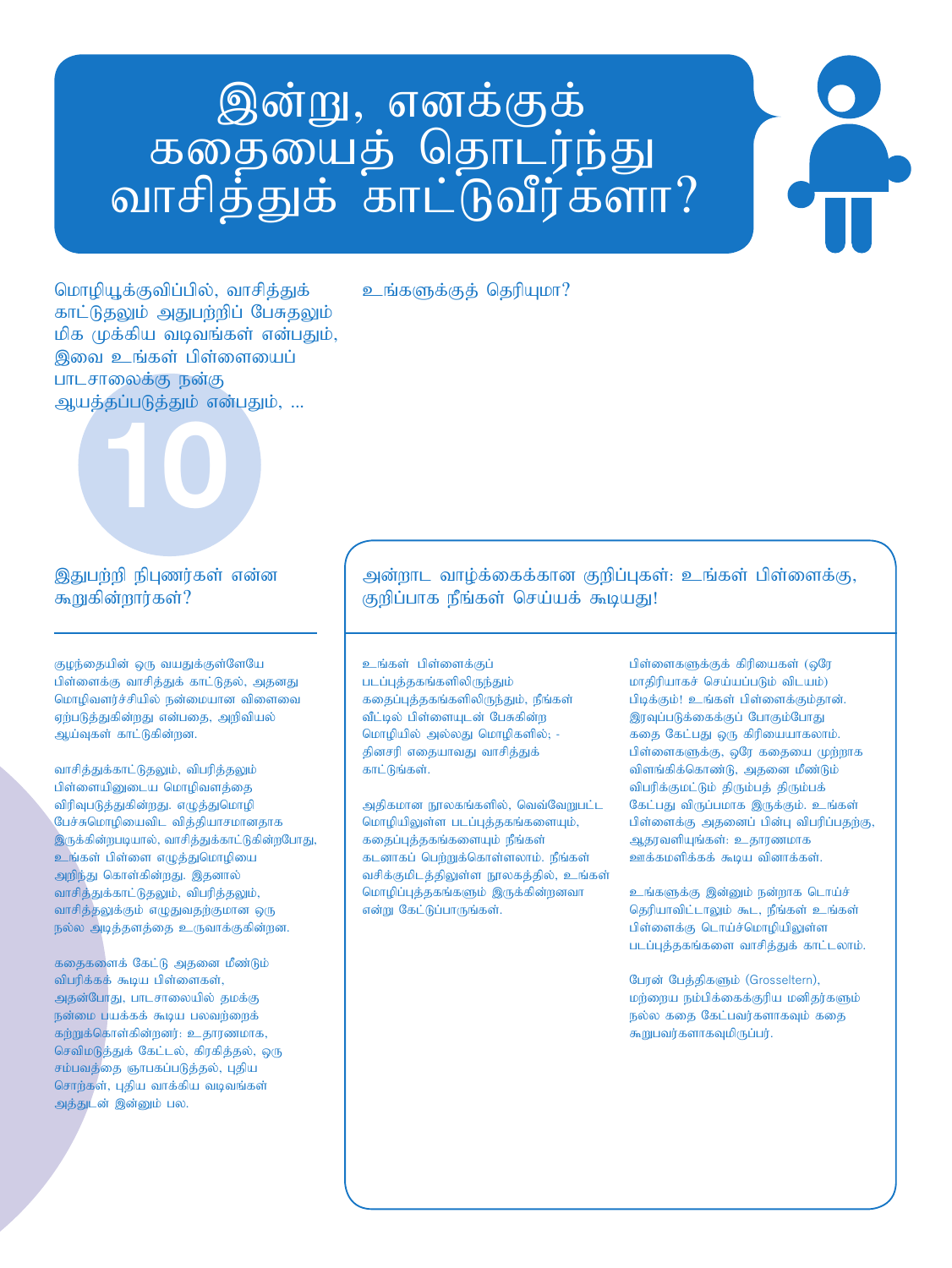## தொலைக்காட்சி? வேண்டாம், நன்றி! அம்மாவும் அப்பாவும் என்னுடன் விளையாடுவது், எவ்வளவோ நல்லது!

உங்களுக்குக் தெரியுமா?

பிள்ளைகள் கொலைக்காட்சியில் அல்லது கணினியில் கர்பதில்லை; விளையாடும்போதும், ஒன்றாயிருந்து செய்யும்போதும் நன்றாகக் கர்பார்கள் என்பது, ...

#### இதுபற்றி நிபுணர்கள் என்ன கூறுகின்றார்கள்?

மொழியைப் பயில்வதற்கு, பிள்ளைகள் மொழியின் ஒலிவடிவத்தை மட்டும் கேட்டால் போதாது, <mark>கூறப்பட்ட விடயத்தின்</mark> கருத்தையும் விளங்கிக்கொள்ள வேண்டும்: விடயத்தைப் "பிடித்துக்கொள்ள" வேண்டும்.

பிள்ளை, மற்றைய மனிதருடன் நேரடியாகத் தொடர்புகொள்ளும்போதுதான் அதனால் மொழியைப் பயில முடியும்: தாய் தந்தையுடன், பெரிய குடும்பங்களில் சகோதரங்களுடன், பிற்பாடு நண்பர் நண்பிகளுடன்

 $B$ ல்ல சிறுவர்படங்களைப் பெர்ரோருடனிருந்து பார்ப்பது நல்லது. மணித்தியாலக்கணக்கில் தொலைக்காட்சி பார்த்தல் அல்லது கணினியில் விளையாடுவது சேதம் விளைவிக்கக் கூடியது. இதன்போது பிள்ளைகள் குறைவாகத்தான் கற்கின்றார்கள்.

அன்றாட வாழ்க்கைக்கான குறிப்புகள்: உங்கள் பிள்ளைக்கு. குறிப்பாக நீங்கள் செய்யக் கூடியது!

அன்றாட நடவடிக்கையில் உங்கள் பிள்ளை பங்குகொள்ள அனுமதியுங்கள்.

ரித்தள் என்ன - அன்றாட வாழ்க்கைக்கான குறிப்புகள்: உநிக்ஷி<br>நிரிக்கும் - குறிப்பாக நீங்கள் செய்யக் கூடியது!<br>நிரிப்பாக நீங்கள் செய்யக் கூடியது!<br>நிரிப்பாக நீங்கள் அனைவரை உங்கை பிள்ளை உங்கள் பின்னாவது.<br>லிடங்த்கி - பின்னாக்கும் புதிய சொற்களைக் கைகளால் அறிய, பிள்ளைக்குச் சந்தர்ப்பம் கொடுங்கள். சமையலின் போதும் உணவுப்பொருட்களை வெதுப்பும்போதும் உதவுதல், தண்ணீர், மணல், கற்கள் அல்லது பிளாஸ்டிக் போ<mark>ன்</mark>றவற்றுடன் விளையாடுதல் போன்றவை பிள்ளைகளின் வளர்ச்சியின் போது, தொலைக்காட்சியை விட உந்துதலளிக்கக்கூடிய பொருத்தமான விடயங்களாகும்.

உங்கள் பிள்ளை தொலைக்காட்சி பார்ப்பதாக இருந்தால், நீங்கள் ஒரு படத்தைத் தேர்ந்தெடுத்து, பிள்ளை பார்த்ததைப்பற்றி, அதனுடன் பேச வேண்டும். அப்போது பிள்ளை நன்கு tpsq ;fpf ;nfhs ;tJld ;> Gjpa சொற்களையும் கற்றுக்கொள்கின்றது.

நூலகங்களில் நிறைய நல்ல படங்களை நீங்கள் கடனுக்குப் பெற்றுக்கொள்ள முடியும். இதன்மூலம், நீங்கள் செலவு குறைந்த வெவ்வேறுவிதமான புதிய உற்சாகமூட்டக்கூடிய விடயங்களை உங்கள் பிள்ளைக்கு வழங்கலாம்.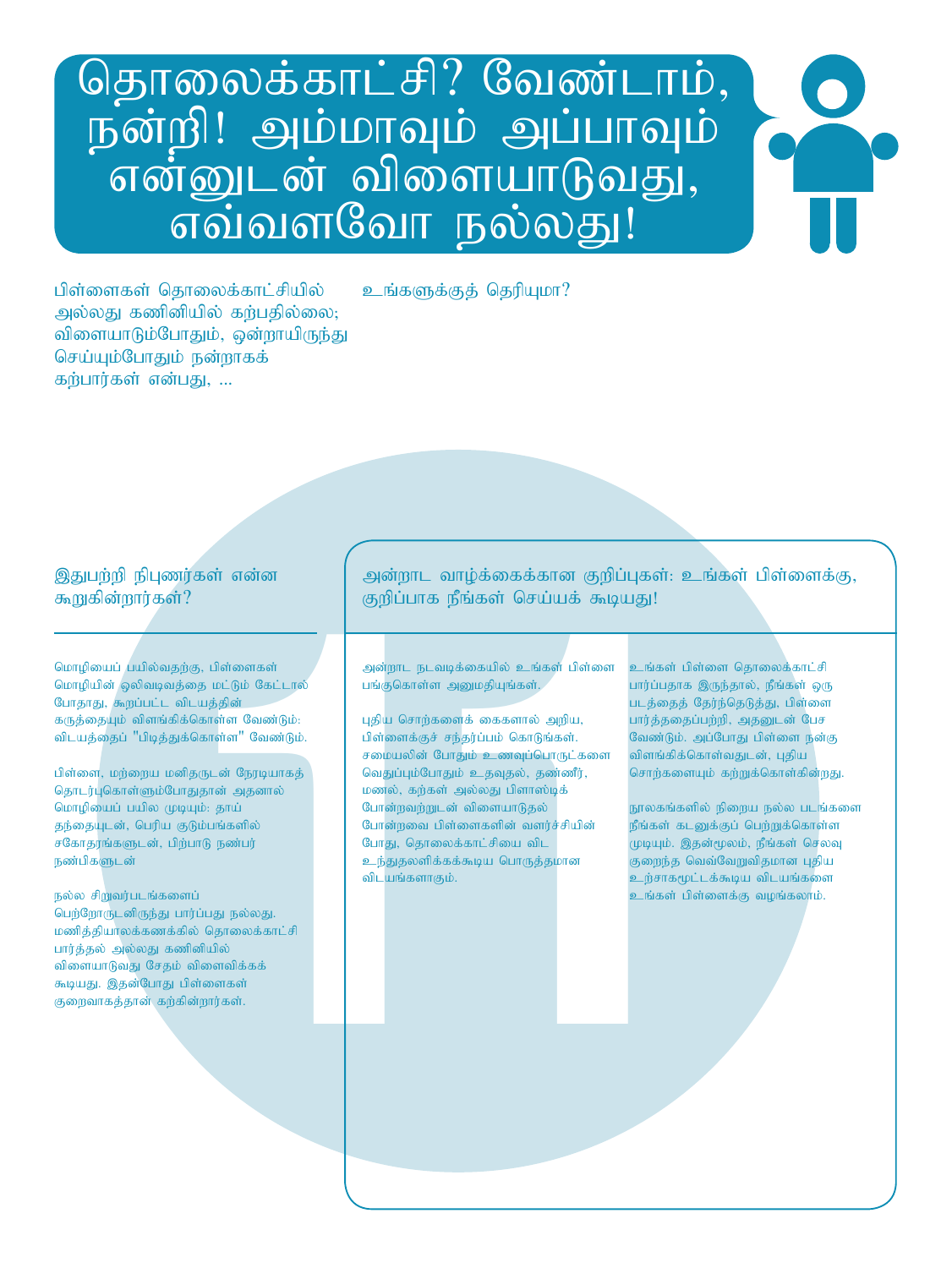# எனக்கும் வேறு<br>பிள்ளைகளுடன் ஒன்றாக<br>இருக்க விருப்பமாக<br>இருக்கின்றது!

டொய்ச் பேசக்கூடிய ஒரு நண்பியோ அல்லது நண்பனோ அரம்பத்திலிருந்தே இருந்தால், அல்லது பாலர்விளையாட்டுக்குழு (Spielgruppe) வுக்குப் போனால் அல்லது பாலர்பாடசாலைக்குச் செல்வதாக இருந்தால், பிள்ளைகளால் நன்றாக டொய்ச்மொழியைக் கற்கக்கூடியதாக இருக்கும் என்பது, ...

உங்களுக்குக் தெரியுமா?

#### இதுபற்றி நிபுணர்கள் என்ன கூறுகின்றார்கள்?

 $p$ ல்ல டொய்ச் அறிவு உங்கள் பிள்ளைக்கு முக்கியம்: அதனது வாழ்க்கைக்கும், .<br>பாடசாலையில் சந்தோசமாக இருப்பதற்கும், தொழிலுலகில் ஒரு நல்ல சந்தர்ப்பத்தைப் பெறுவதற்கும்.

டொய்ச்மொழியை நன்கு பயில்வதற்கு, அம்மொழியைக் கேட்பதற்கும் கதைப்பதற்குமான பன்முகப்பட்ட வாய்ப்புகள் உங்கள் பிள்ளைக்குத் தேவைப்படுவதுடன், அதற்கான ஒரு நல்ல உந்துதலும் வேண்டும். நன்கு டொய்ச் பேசுகின்ற நண்பர்களும் நண்பிகளும் ஒரு நல்ல உந்துசக்தியாகும்.

மூன்று வயதின்பின், ஒழுங்கு தவறாமல் விளையாட்டுக்குழுவுக்குப் போதல் அல்லது பாலர்பாடசாலைக்குப்போதல், பாடசாலைக்குச் செல்லும் வரையும், டொய்ச்மொழியை ஆழமாகப் புரிந்துகொள்வதற்கும், பாடசாலைக்குச் செல்வதற்குத் தேவையான நிபந்தனைகளை நிறைவேற்ற ஆயத்தப்படுத்தவும், பிள்ளைக்குப் போதிய அவகாசம் இருக்கும். இந்த வாய்ப்பைப் பிள்ளை பயன்படுத்தினால், உங்கள் குடும்பமொழி டொய்ச்சாக இல்லாத பட்சத்திலும், உங்கள் பிள்ளையால் இந்த மொழியை நன்கு கற்க முடியும்.

அன்றாட வாழ்க்கைக்கான குறிப்புகள்: உங்கள் பிள்ளைக்கு, குறிப்பாக நீங்கள் செய்யக் கூடியது!

உங்கள் பிள்ளை நண்பிகளை, நண்பர்களைச் சந்திக்கப் போக விரும்பினால் அல்லது உங்கள் வீட்டுக்கு அழைக்க விரும்பினால், அதற்கு ஆதரவு வழங்குங்கள். அன்றாட வாழ்க்கைக்கு  $\mu$ க்கியமான மொழியைப் பிள்ளைகள் சாதாரணமாக, மிக விரைவாகக் கந்று விடுவார்கள்.

12 உங்கள் பிள்ளையை இரண்டரை -மூன்று வயதுக்குள்ளேயே பாலர்விளையாட்டுக்குழுவுக்கு விண்ணப்பியுங்கள். இந்த வயதில் பிள்ளைகள் புதிய நண்பர்களையிட்டுச் சந்தோசப்படுவதுடன் அவர்களுடன் விளையாடி, நடவடிக்கைகளில் ஈடுபடும் அளவுக்கு அநேகமாக  $(p$ திர்ச்சியடைந்திருப்பார்கள்.

தொழில் காரணமாக அல்லது  $s$ ல்வியியல்கோட்பாட்டைக் கருத்திற்கொண்டு, பிள்ளைகளைப்பராமரிக்கும் இடம் ஒன்றுக்கு ஆரம்பத்திலிருந்தே அனுப்ப நீங்கள் தீர்மானித்தால் அதுவும் சாத்தியமானது.

வீட்டில் உங்கள் பிள்ளையுடன் டொய்ச் அல்லாத வேறு ஒரு மொழியை நீங்கள் பேசுவதாக இருந்தால், பாலர்விளையாட்டுக்குழுவில் அல்லது பாலர்பாடசாலையில் கற்றுக்கொள்ளப் போகும் டொய்ச்மொழியை ஆயத்தப்படுத்துவதற்காக, வீட்டில் புதுமொழியாக நீங்கள் அதனை அறிமுகப்படுத்தலாம். அதுபற்றிப் பிள்ளையுடன் கதைத்து அதற்கு ஆர்வமூட்டுவதுடன், அதனது புதிய ்சூழலில் பயன்படுத்தக்கூடிய இலகுவான சொற்களைச் சொல்லிக் கொடுங்கள்.

பல மொழிகளைப் பேசுவது அற்புதமானது, என்பதைப் பிள்ளைக்கு எடுத்துக் $\sigma$ குறுங்கள்.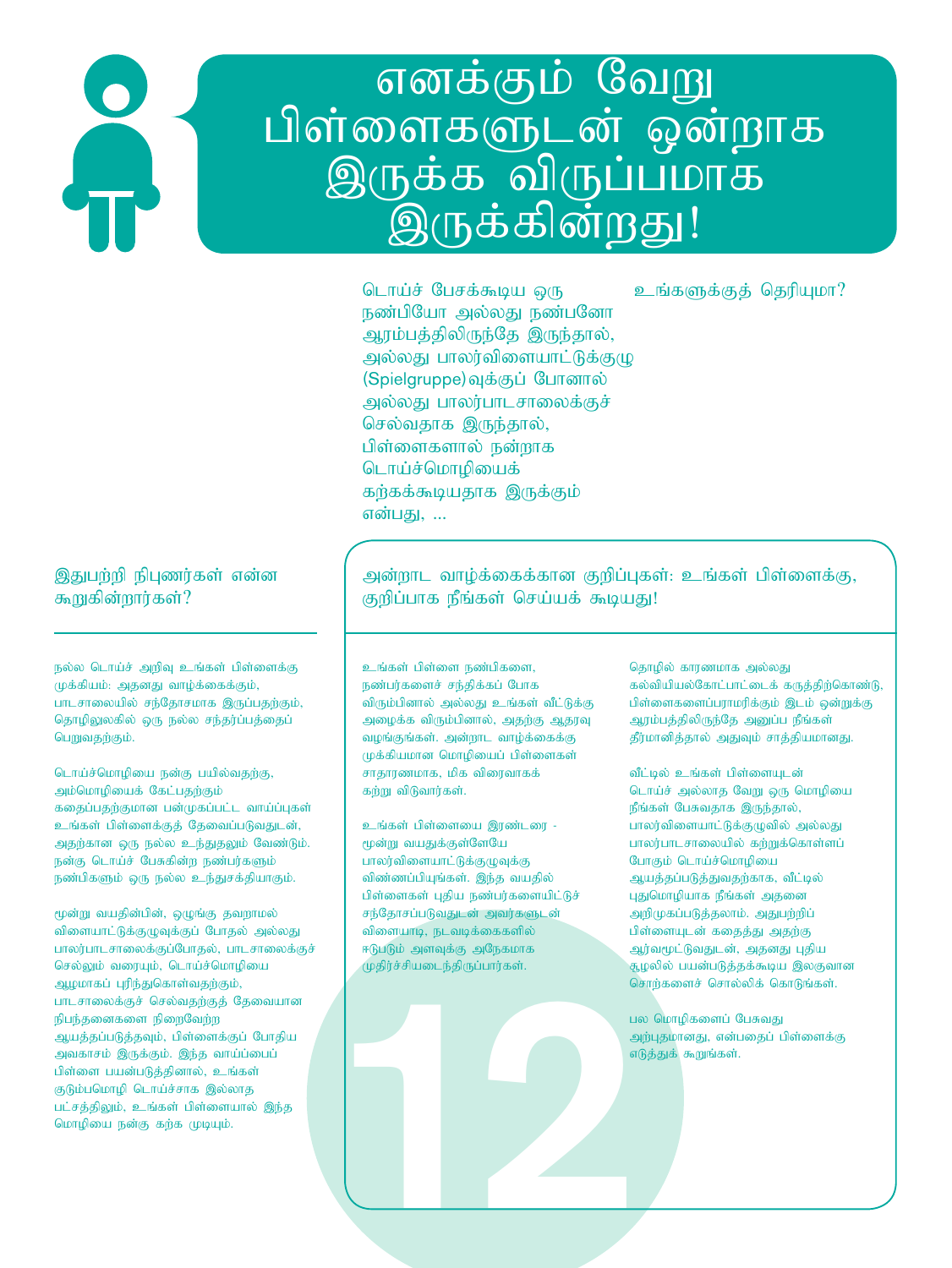

இன்னும் உங்கள் மனதில் நாம் பதிய வைக்க விரும்புவது ...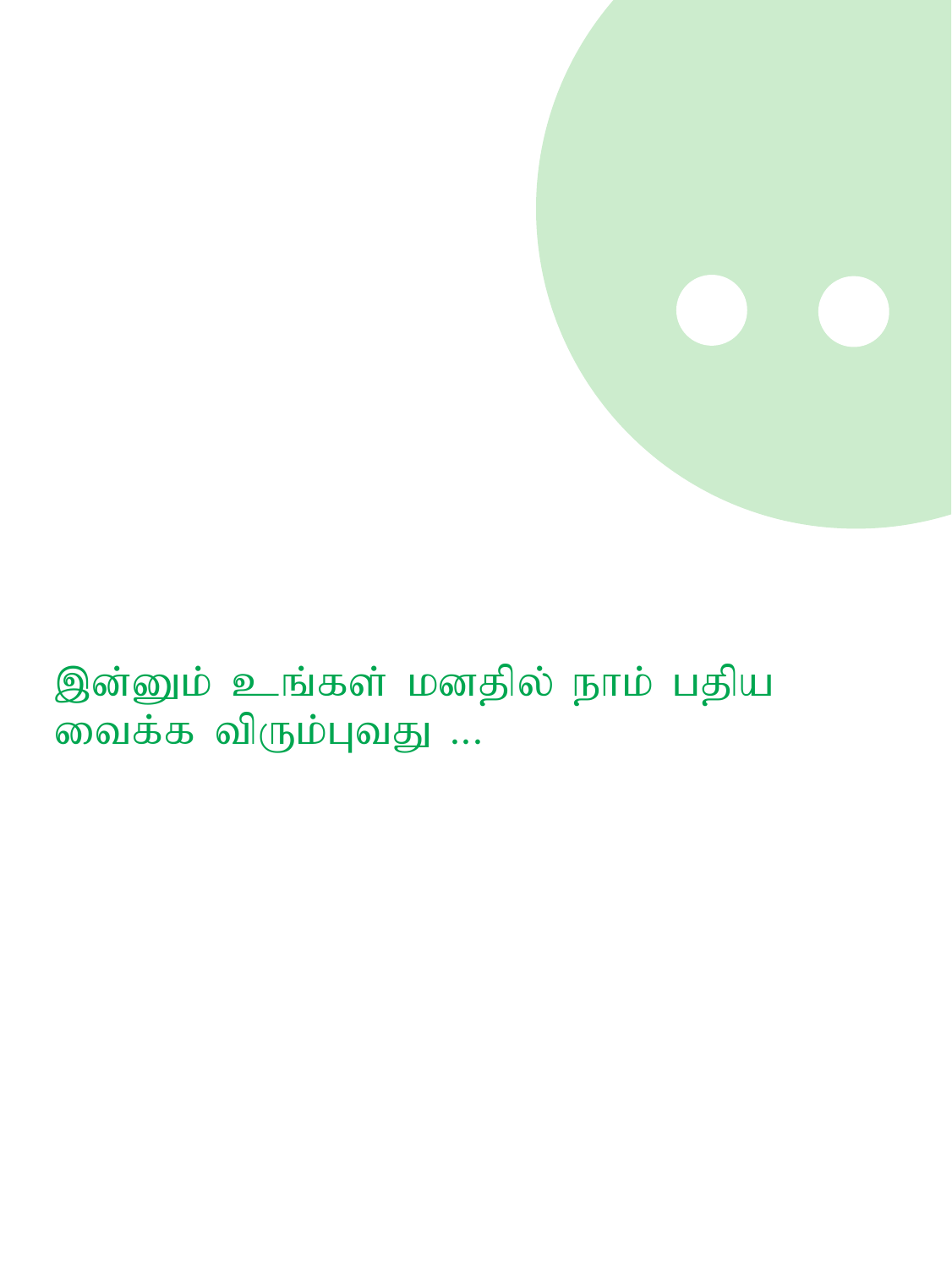

உங்கள் பிள்ளை பாலர்பாடசாலையின் பிற்பாடு பாடசாலைக்குப் போகும்போது, டொய்ச் பிள்ளையினது முக்கிய மொழியாக மாறும். அப்போது, அதற்கு உங்களது ஊக்குவிப்பும் ஆதரவும் தேவை. ஆனால், உங்கள் சுயமொழியை அல்லது குடும்பமொழியைப் பேண மறந்துவிடாதீர்கள்.

பாடசாலையில் தாய்மொழியும் கலாச்சாரமும் (HSK) என்கின்ற பாடம், முதல்மொழியைத் தொடர்ந்தும் ஊக்குவிப்பகற்கான ஒரு நல்ல வாய்ப்பாகும். அதுபற்றி விசாரித்து, உங்கள் பிள்ளையையும் அதற்கு விண்ணப்பியுங்கள்.

நீங்களும் புதினப்பத்திரிகைகளும் புத்தகங்களும் வாசிப்பதுடன், புதிய விடயங்கள்பற்றி உங்கள் பிள்ளையுடன் பேசுங்கள்! இவ்வாறு நீங்களும் உங்கள் பிள்ளையும் உங்கள் மொழியறிவை வளர்க்கலாம்.

உங்கள் பிள்ளையை – டொய்ச்மொழியிலும் வேறு மொழிகளிலும் நிறைய வாசிக்க, ஊக்குவியுங்கள்.

டொய்ச்மொழியுடன் ஆங்கிலத்தையும் அத்துடன் வேறு ஒரு மொழியையும் உங்கள் பிள்ளை சரளமாகப் பேசிக்கையாளுமாக இருந்தால், அது நல்ல தொழில்வாய்ப்பை உருவாக்கும்.

ஒவ்வொரு மொழியும் ஒரு செல்வம். எவ்வளவு நன்றாக விருத்தியடைந்து, பராமரிக்கப்படுகின்றதோ, அவ்வளவுக்கு அதன் பெறுமதியும் உயரும். மொழிகளை நன்கு சரளமாகப் பேசுவது, இன்று ஒரு மனிதனது தொழிலையும், சமூகத்தில் அவனது தரத்தையும் நிர்ணயிக்கின்றது.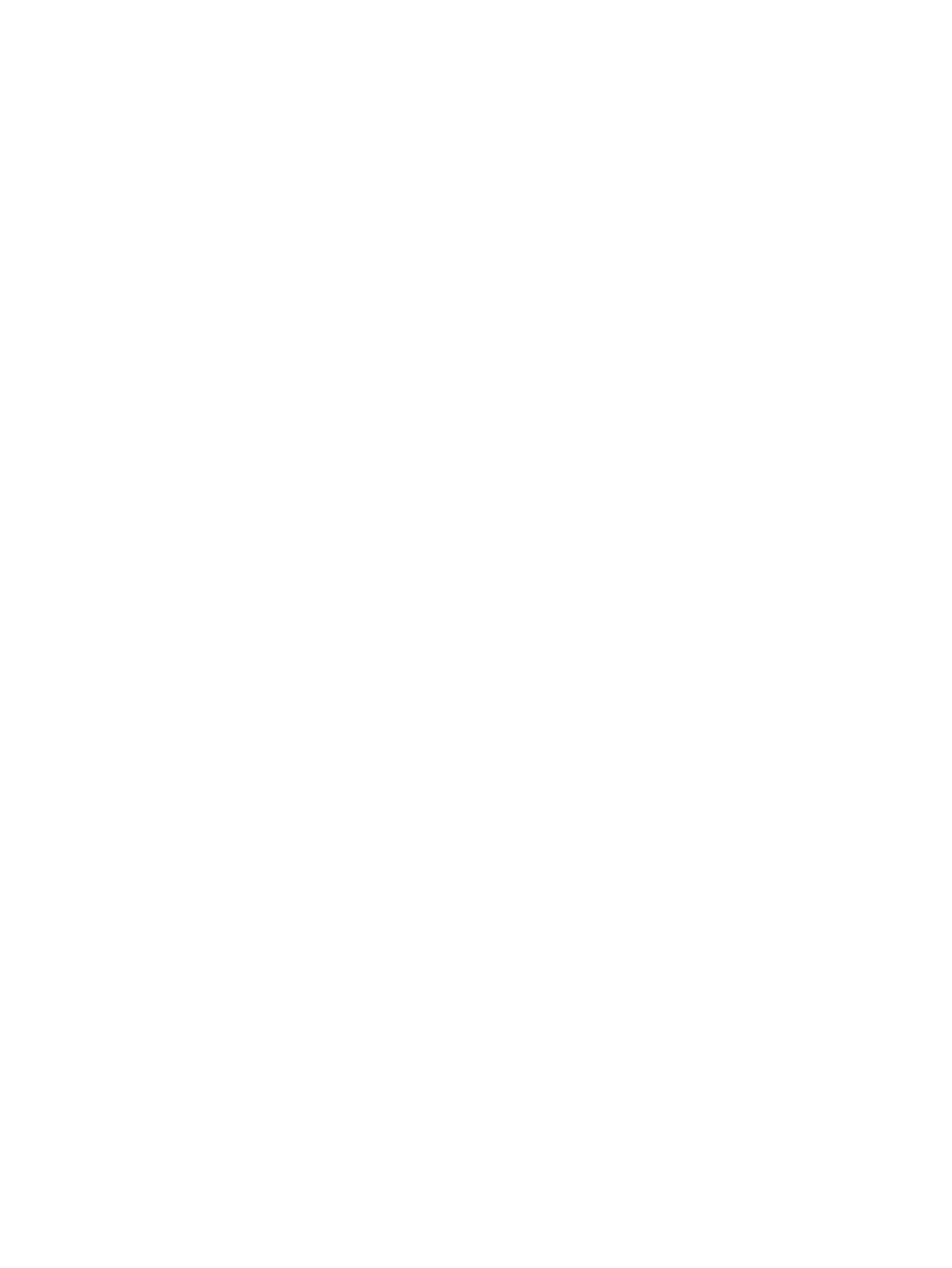### பெற்றோருக்கு ஆலோசனையும் ஆதரவும் வழங்குவதற்கான நிறுவனங்களும் வாய்ப்புகளும்

#### அன்னையர் - கந்கையர் அலோசனை

அன்னையர் - தந்தையர் ஆலோசனை (சேவை)யில் உங்கள் குமந்தையினதும், சிறுபிள்ளைகளினதும் சுகநலம், சக்துணவ, வளர்ச்சி பற்றிய உங்களது வினாக்களைக் கேட்டுத் தெரிந்துகொள்ளலாம். பிள்ளைவளர்ப்புச் சம்பந்தமான அன்றாட வினாக்களுக்கு, அறிவுபூர்வமான ஆதரவு உங்களுக்குக் கிடைக்கும். அதுமட்டுமல்லாமல், மற்றைய பெற்றோருடன் தொடர்புகளை  $g$ ந்படுத்திக்கொள்ளவும் சந்தர்ப்பம் ஏற்படும்.

#### உள்ளூாட்சிநிர்வாகசபை (Gemeindeverwaltung)

உங்கள் வசிப்பிடத்திலுள்ள பிள்ளைகளைப்பராமரித்தல், பாலர்விளையாட்டுக்குமு, பாலர்பாடசாலை பற்றிய விபரங்களை, உங்கள் உள்ளூராட்சிநிர்வாகசபைக்காரியாலயத்தில் அல்லது www.kinderbetreuung.lu.ch என்னும் இணையத்தளத்தில் பெற்றுக்கொள்ளலாம்.

#### நூலகமும் விளையாட்டுப்பொருட்கள் கடன்பெறும் நிலையமும் (Ludothek)

பல இடங்களில் புத்தகங்களும், விளையாட்டுப்பொருட்களும் கடனாகப்பெறும் நூலகங்களும் லூடோதெக்குகளும் காணப்படுகின்றன. உங்கள் நூலகத்தில், உங்கள் முதலாவது அல்லது குடும்பமொழியில் சிறுவருக்குரிய புத்தகங்கள் உள்ளனவா என்று கேளுங்கள். மேலும் பல நூலகங்களில் பல மொழிகளில் புத்தகங்களை வழங்குகின்றார்கள்.

#### பிள்ளைவளர்ப்பு சம்பந்தமான ஆலோசனை

தொலைபேசியூடாகவும், நேரடியாகவும் பிள்ளைவளர்ப்புஆலோசனை: குடும்பஆலோசனைமையங்கள், பிள்ளைவளர்ப்பு சம்பந்தமான உங்கள் விவாதங்களுக்கு ஆதரவளிப்பதுடன், பிரச்சினையான சூழ்நிலைகளின்போது - உதாரணமாக பயஉணர்வு, அதிதீவிரசுறுசுறுப்பு $($  Hyperaktivität $)$ , சகோதரச்சண்டை, ஒரே வயதோடொத்தவர்களுடன் பழகுவதில் பிரச்சினை போன்றவற்றின் போது, தீர்வு காணவும் உதவுவார்கள்.

"familienbar" – இது பெற்றோரிடமிருந்து பெற்றோருக்கான ஒரு செயற்றிட்டம்: "familienbar" என்பது பெற்றோரிடமிருந்து பெற்றோருக்கான ஒரு விவாதமேடை எனலாம். இங்கு அன்னையரும் தந்தையரும் பிள்ளைவளர்ப்பு சம்பந்தமான சமகால விடயங்களை ஒன்றாயிருந்து பேசலாம்.

#### பேச்சுப்பயிற்சிச்சேவை (Logopädischer Dienst)

பேச்சுப்பயிற்சியின் போது உங்கள் பிள்ளையுடனான வேலை, பன்முகப்பட்ட வழிகளில் நடைபெறுகின்றது. இதன் நோக்கமாவது, பேசுகின்ற போது காணப்படுகின்ற குறைபாடுகளை முடிந்தளவு

நேரகாலத்துக்குக் கண்டறிந்து, அதனைத் திருத்துவதற்குத் தகுந்த ஊக்குவிப்பை வழங்குதல்.

#### $\overline{B}$ லக்கல்வியியல் ஆரம்பப்பருவவளர்ப்புச்சேவை (Heilpädagogischer Früherziehungsdienst)

 $E_{\rm B}$ லக்கல்வியியல் ஆரம்பப்பருவவளர்ப்புச்சேவையில் நீங்கள் உங்கள் பிள்ளையின் விருத்திநிலை பற்றி விளக்கம் பெற  $\mu$ முடிவதுடன், பிள்ளையின் தனிமனிதவிருத்தி பற்றிய வினாக்களுக்கும், பிள்ளைவளர்ப்ப பற்றிய வினாக்களுக்கும் விடைகளைப் பொலாம். உங்கள் பிள்ளை இலக்கை அடிப்படையாகக்கொண்ட விளையாட்டுகளுக்கும், அன்றாட தேவைகளை இணைத்த நடவடிக்கைகளுக்கும் ஆதரவு பெற்றுத் தனது ஆற்றல்களை விருத்தி செய்யும்.

#### பாடசாலை உளவியர்சேவை (Schulpsychologischer Dienst)

பாடசாலை உளவியற்சேவை, உங்களது உளவியல் சம்பந்தமான வினாக்களுக்கும் பிள்ளைவளர்ப்பும் பாடசாலையும் பற்றிய பிரச்சினைகளுக்கும் உங்களுக்குதவத் தயாராக இருக்கின்றது.

#### பிள்ளைகளுக்கும் வாலிபப்பருவத்தினருக்குமான மனநோய்க்கான சேவை (Kinder- und Jugendpsychiatrischer Dienst)

பிள்ளைகளுக்கும் வாலிபப்பருவத்தினருக்குமான மனநோய்ச் சேவையானது லுட்சேர்ண் மாநிலத்தின் ஒரு மருத்துவ நிறுவனமாகும். இது பிள்ளைகளுக்கும், இளைஞர்களுக்கும் உளவியல், உளவியல்குறைபாடுகள், சமூகஉளவியல் குழப்பங்களுக்கான விளக்கங்களையும், சிகிச்சைகளையும் வழங்குகின்றது.

#### உளவியலியக்க – சிகிச்சை (Psychomotorik-Therapie)

உளவியலியக்க – சிகிச்சையின் போது, சிகிச்சைக்கு ஆதாரமாக அசைவும் விளையாட்டும் மையப்படுத்தப்படும். பாதுகாப்பான அறைக்குள் பிள்ளை தனியாக அல்லது ஒரு சிறிய குழுவுடன் புதியவற்றைச் செய்து பார்ப்பதுடன், தனது உடலியக்கம் தொடர்பான சுயநம்பிக்கையை மேலும் சீர்படுத்தலாம். அதனூடாகப் பிள்ளை தனது செயற்பாடுகளை விரிவுபடுத்துவதுடன், தனது சுயமதிப்பைப்பற்றிய அனுபவத்தையும் பலப்படுத்தலாம்.

#### மேற்குறிப்பிட்ட வாய்ப்புகளுக்கான முகவரிகளைக் கீழ்க்காணும் இணையத்தளத்தில் காணலாம்: www.sozialenetze.lu.ch